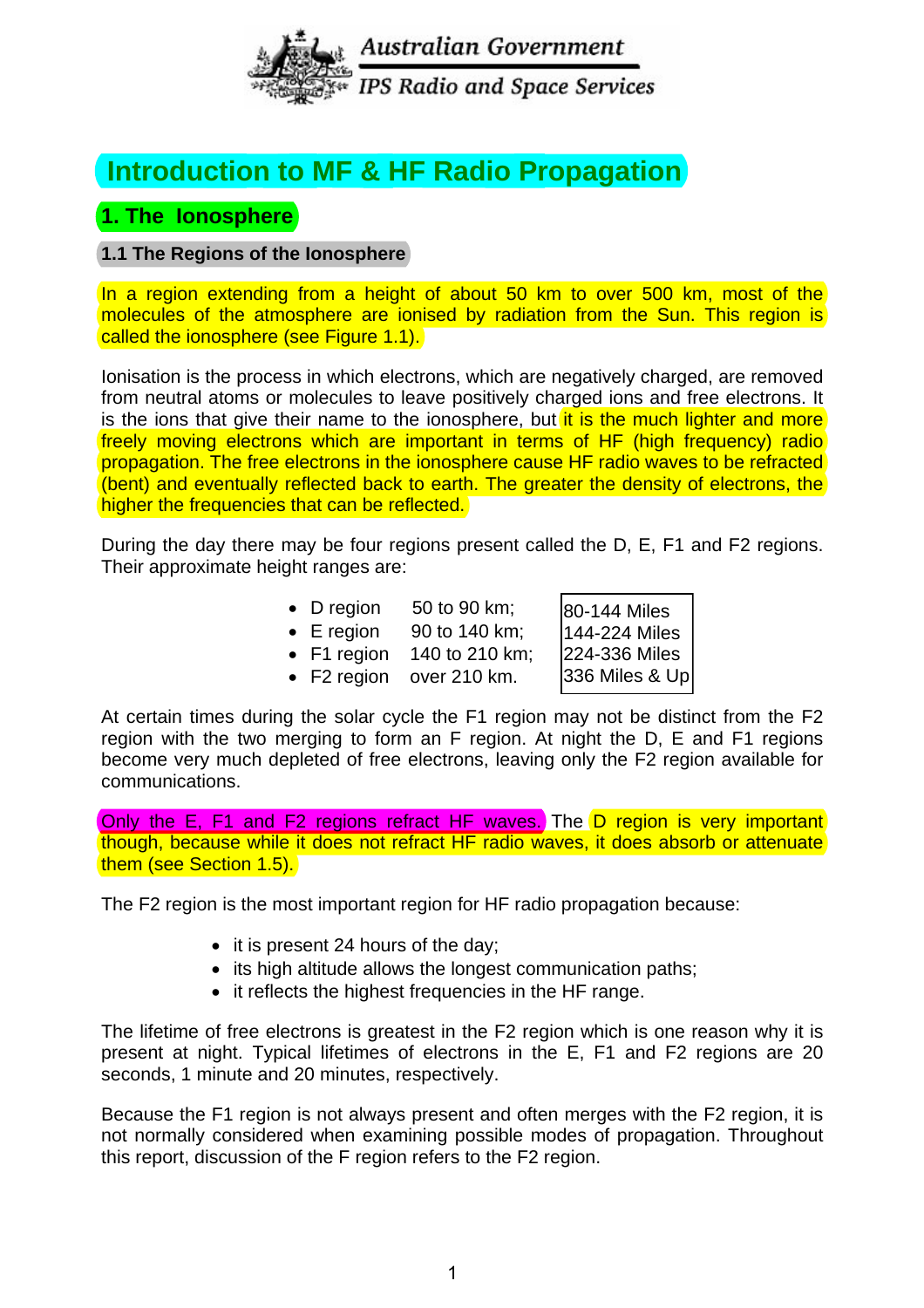

Australian Government

*Figure 1.1 Day and night structure of the ionosphere.*

# **1.2 Production and Loss of Electrons**

Radiation from the Sun causes ionisation in the ionosphere. Electrons are produced when solar radiation collides with uncharged atoms and molecules (Figure 1.2). Since this process requires solar radiation, production of electrons only occurs in the daylight hemisphere of the ionosphere.

Loss of free-electrons in the ionosphere occurs when a free electron combines with a charged ion to form a neutral particle (Figure 1.3). Loss of electrons occurs continually, both day and night.



*Figure 1.2 Free electron production in the ionosphere*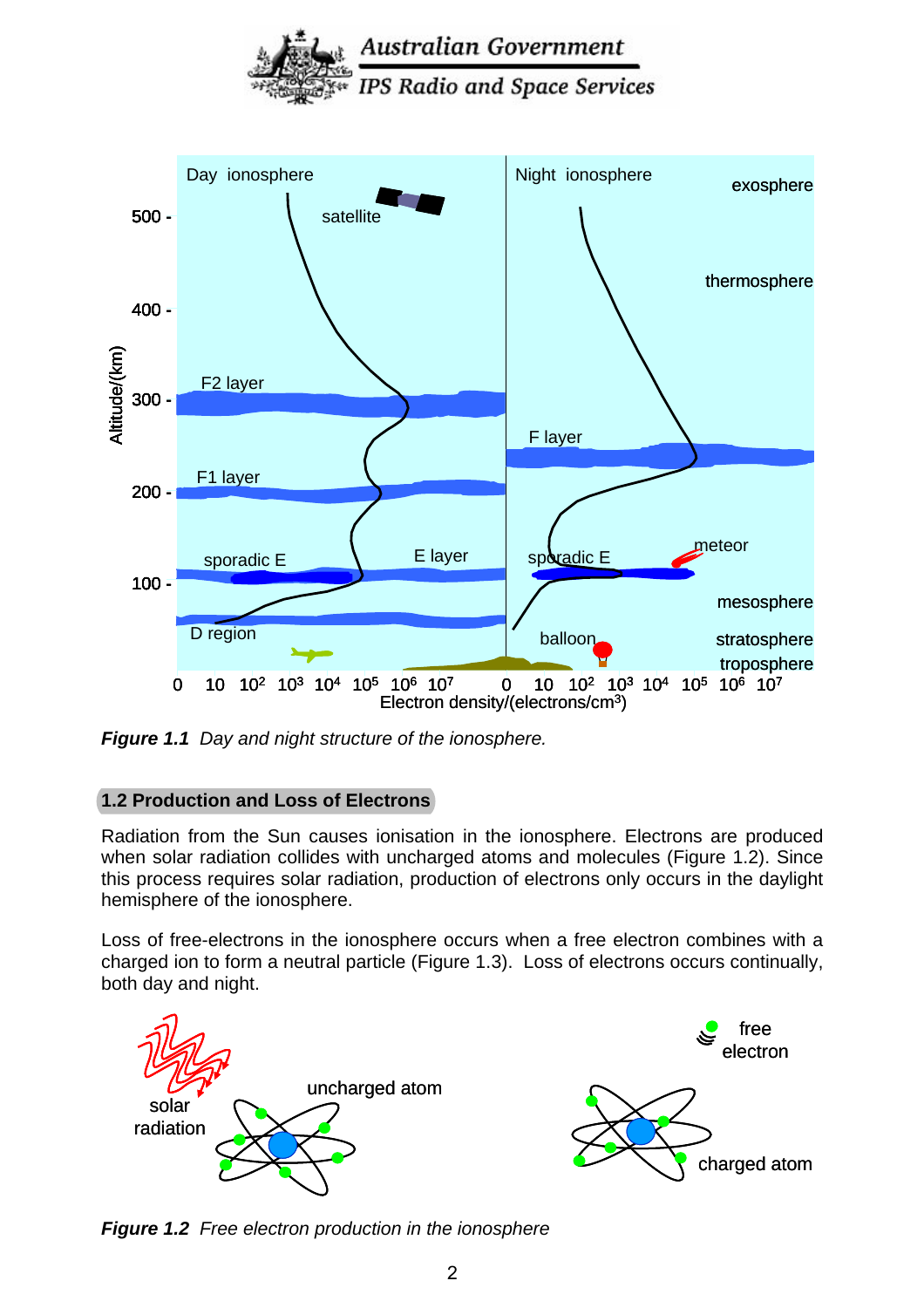

*Figure 1.3 Loss of free-electrons in the ionosphere.* 

## **1.3 Observing the Ionosphere**

The most important feature of the ionosphere in terms of radio communications is its ability to reflect radio waves. However, only those waves within a certain frequency range will be reflected. The range of frequencies reflected depends on a number of factors (see Section 1.4).

Various methods have been used to investigate the ionosphere, and the most widely used instrument for this purpose is the ionosonde (Figure 1.4). An ionosonde is a high frequency radar which sends very short pulses of radio energy vertically into the ionosphere. If the radio frequency is not too high, the pulses are reflected back towards the ground. The ionosonde records the time delay between transmission and reception of the pulses over a range of different frequencies.

Echoes appear first from the lower E region and subsequently, with greater time delay, from the F1 and F2 regions. At night echoes are returned only from the F region since the E region is not present.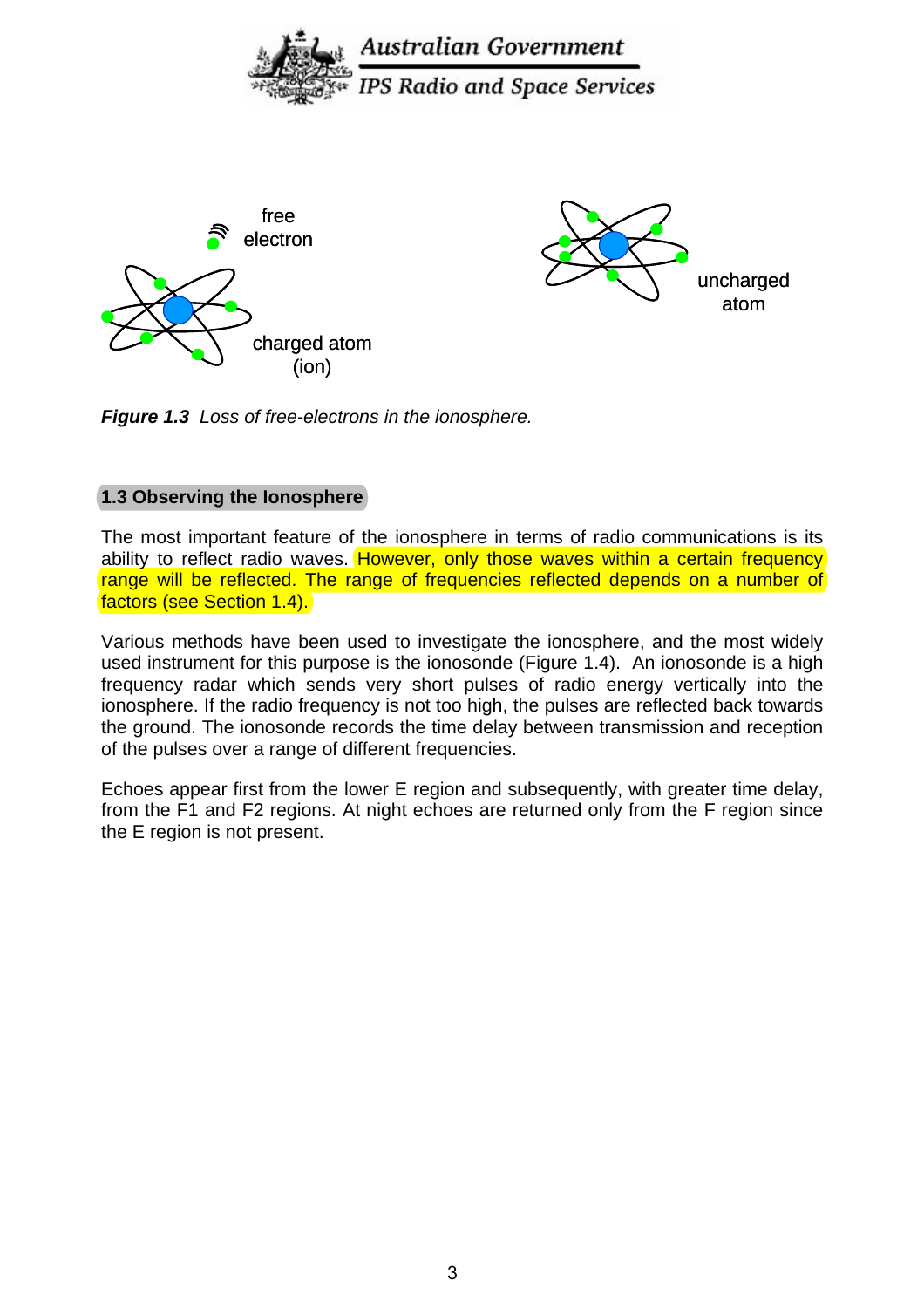



*Figure 1.4 Ionosonde operation.*

Today, the ionosphere is "sounded" not only by signals sent up at vertical incidence but by oblique sounders which send pulses obliquely into the ionosphere with the transmitter and receiver separated by some distance. This type of sounder can monitor propagation on a particular circuit and observe the various modes being supported by the ionosphere (see Section 2.5). Backscatter ionosondes rely on echoes reflected from the ground and returned to the receiver, which may or may not be at the same site as the transmitter. This type of sounder is used for over-the-horizon radar.

#### **1.4 Ionospheric Variations**

The ionosphere is not a stable medium that allows the use of the same frequency throughout the year, or even over 24 hours. The ionosphere varies with the solar cycle, the seasons and during any given day.

#### **1.4.1 Variations due to the Solar Cycle**

The Sun goes through a periodic rise and fall in activity which affects HF communications; solar cycles vary in length from 9 to 14 years. At solar minimum, only the lower frequencies of the HF band will be supported (reflected) by the ionosphere, while at solar maximum the higher frequencies will successfully propagate (Figure 1.5). This is because there is more radiation being emitted from the Sun at solar maximum, producing more electrons in the ionosphere which allows the use of higher frequencies.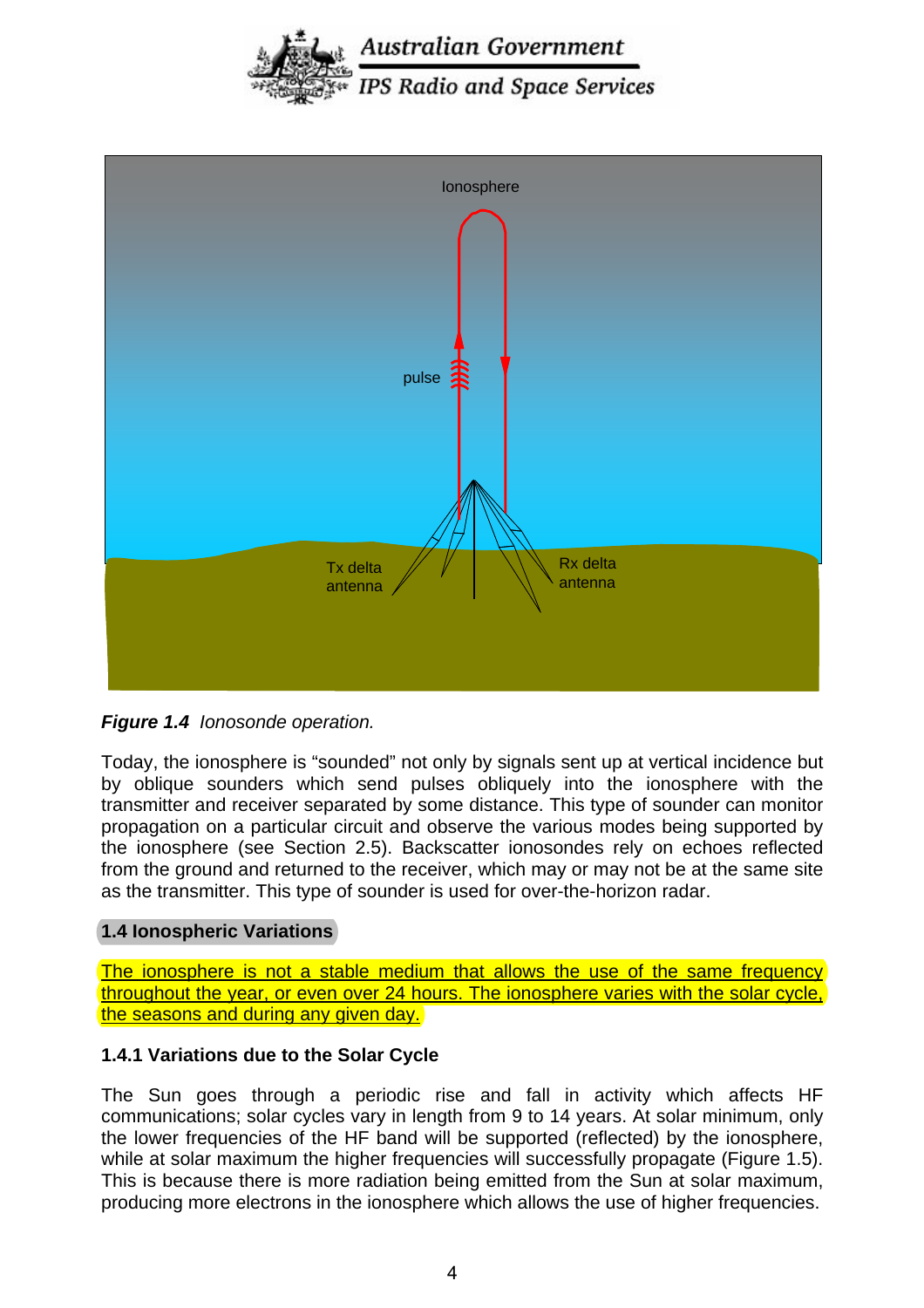



*Figure 1.5 The relationship between solar cycles and maximum frequencies supported by E, F1 and F2 regions. Vertical lines indicate the start of each year. Note also the seasonal variations.* 

There are other consequences of the solar cycle. Around solar maximum there is a greater likelihood of large solar flares occurring. Flares are huge explosions on the Sun which emit radiation that ionises the D region, causing increased absorption of HF waves. Since the D region is present only during the day, only those communication paths which pass through daylight will be affected. The absorption of HF waves travelling via the ionosphere after a flare has occurred is called a short wave fade-out (see Section 3.1). Fade-outs occur instantaneously and affect lower frequencies the most. If it is suspected or confirmed that a fade-out has occurred, it is advisable to try using a higher frequency. The duration of fade-outs can vary between about 10 minutes to several hours, depending on the duration and intensity of the flare.

#### **1.4.2 Seasonal Variations**

E region frequencies are greater in summer than winter (see Figure 1.5). However, the variation in F region frequencies is more complicated. In both hemispheres, F region noon frequencies generally peak around the equinoxes (March and September). Around solar minimum the summer noon frequencies are, as expected, generally greater than those in winter, but around solar maximum winter frequencies tend to be higher than those in summer. In addition, frequencies around the equinoxes (March and September) are higher than those in summer or winter for both solar maximum and minimum. The observation of winter frequencies often being greater than those in summer is called the seasonal anomaly.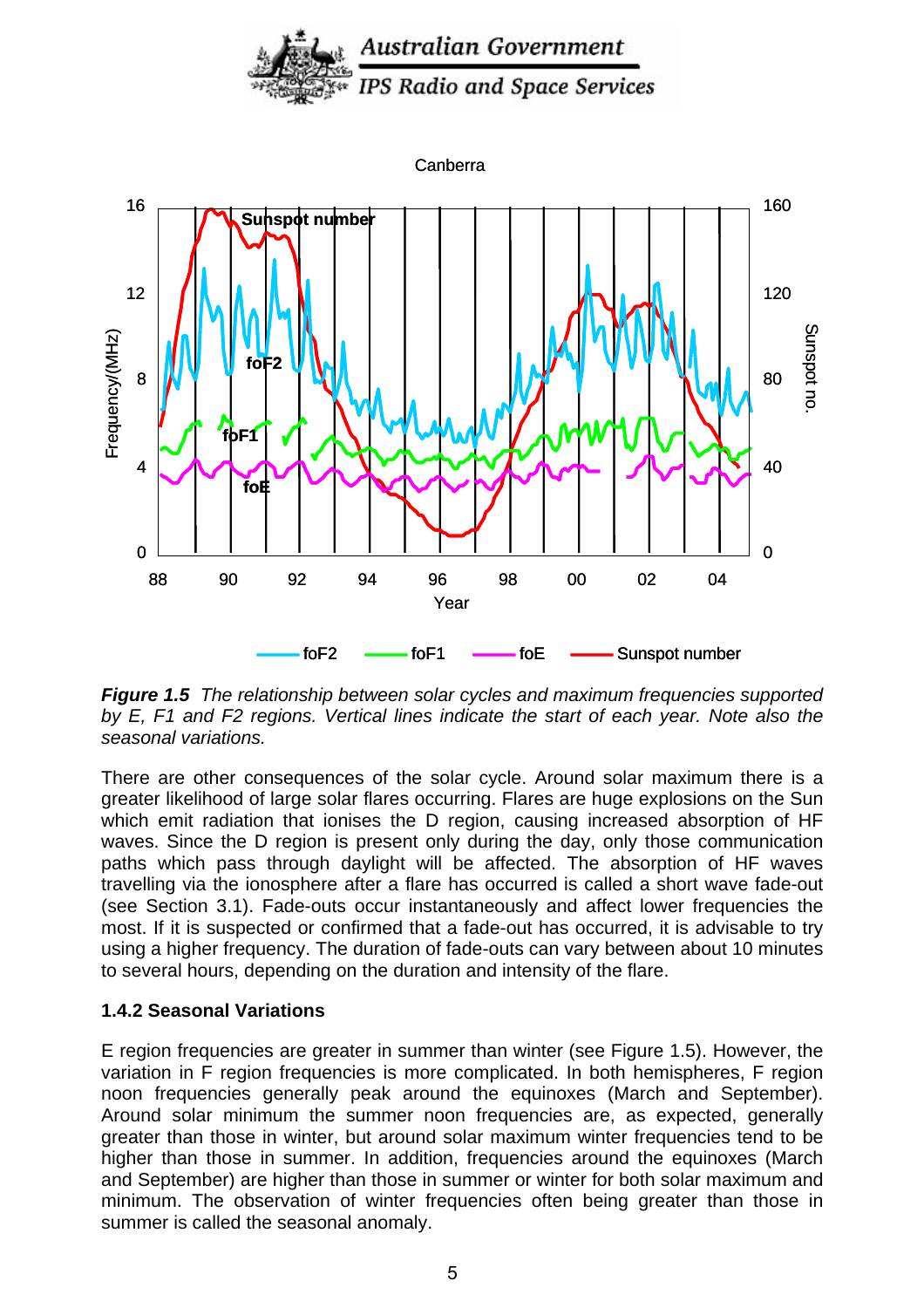

#### **1.4.3 Variations with Latitude**

Figure 1.6 shows the variations in the E and F region maximum frequencies at mid-day (Day hemisphere) and mid-night (Night hemisphere) from the pole to the equator. During the day, with increasing latitude, the solar radiation strikes the atmosphere more obliquely, so the intensity of radiation and the daily production of free electrons decreases with increasing latitude. In the F region this latitude variation persists throughout the night due to the action of upper atmospheric wind currents from day-lit to night-side hemispheres (see for example, IPS HF Radio Propagation Course and Manual - http://www.ips.gov.au/Products\_and\_Services/2/2).



*Figure 1.6 Latitudinal variations.* 

Deviations from the general low to high latitude decrease are also apparent. Daytime F region frequencies peak not at the geomagnetic equator, but 15 to 20° north and south of it. This is called the equatorial anomaly. Also, at night, frequencies reach a minimum around 60° latitude north and south of the geomagnetic equator. This is called the midlatitude trough. Communicators who require communications near the equator during the day and around 60° latitude at night, should be aware of these characteristics. For example, from Figure 1.6 one can see how rapidly the frequencies can change with latitude near the mid-latitude trough and equatorial anomaly, so a variation in the reflection point near these by a few degrees may lead to a large variation in the frequency supported.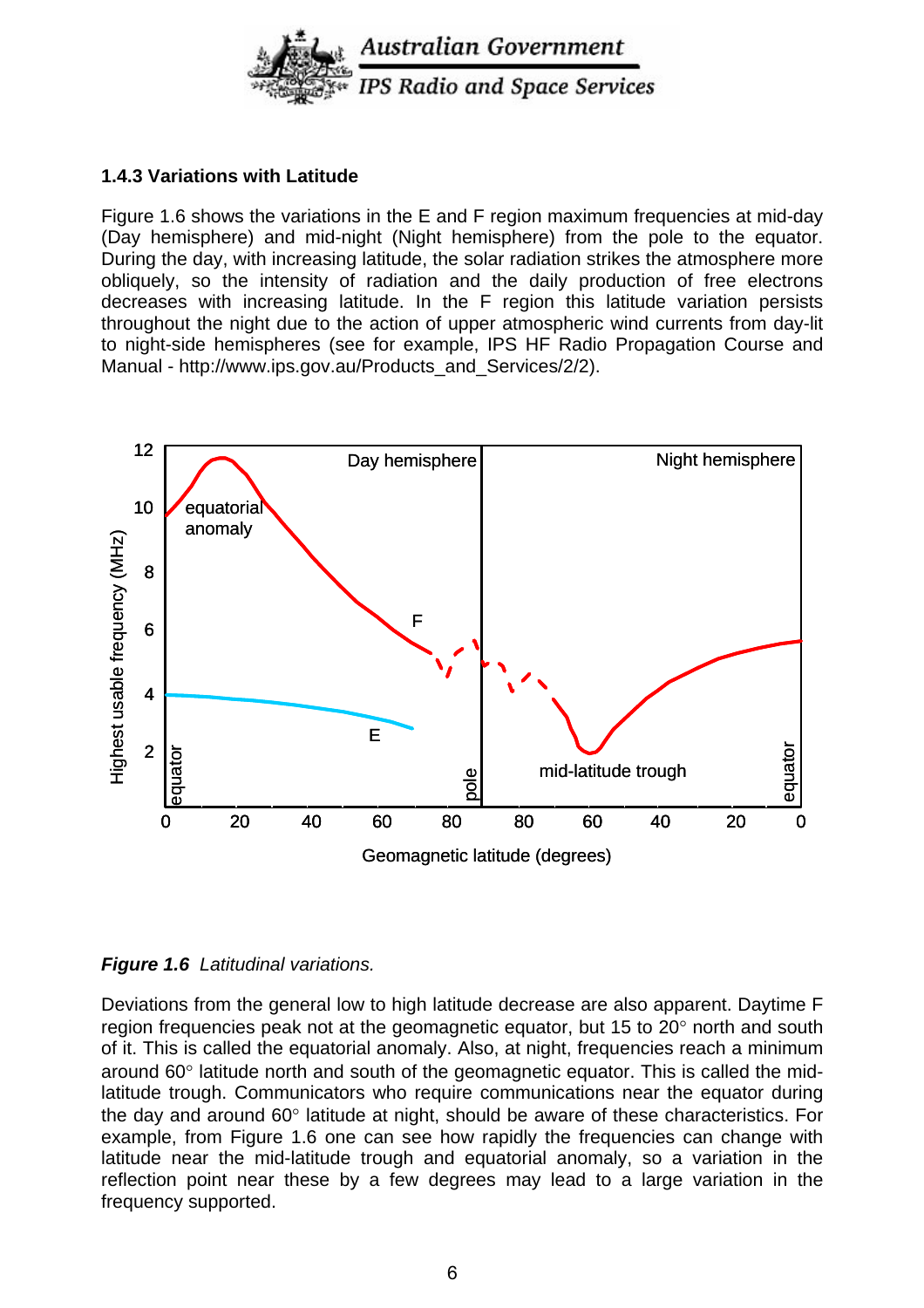

### **1.4.4 Daily Variations**

Frequencies are normally higher during the day and lower at night (Figure 1.7). After dawn, solar radiation causes electrons to be produced in the ionosphere and frequencies increase rapidly to a maximum around noon. During the afternoon, frequencies begin falling due to electron loss and with darkness the D, E and F1 regions disappear. Communication during the night is by the F2 (or just F) region only and attenuation is very low. Through the night, maximum frequencies gradually decrease, reaching their minimum just before dawn.



*Figure 1.7 E, F1 and F2 layer maximum frequencies throughout the day.*

# **1.5 Variations in Absorption**

Absorption was discussed in section 1.4.1 in relation to solar flares. Whilst absorption is extremely high during a solar flare, a certain amount of D region absorption occurs all the time. Absorption in the D region varies with the solar cycle, being greatest around solar maximum. Signal absorption is also greater in summer and during the middle of the day (Figure 1.8). There is a variation in absorption with latitude, with more absorption occurring near the equator and decreasing towards the poles. Lower frequencies are absorbed the most so it is always advisable to use the highest frequency possible, particularly during the day when absorption is greatest.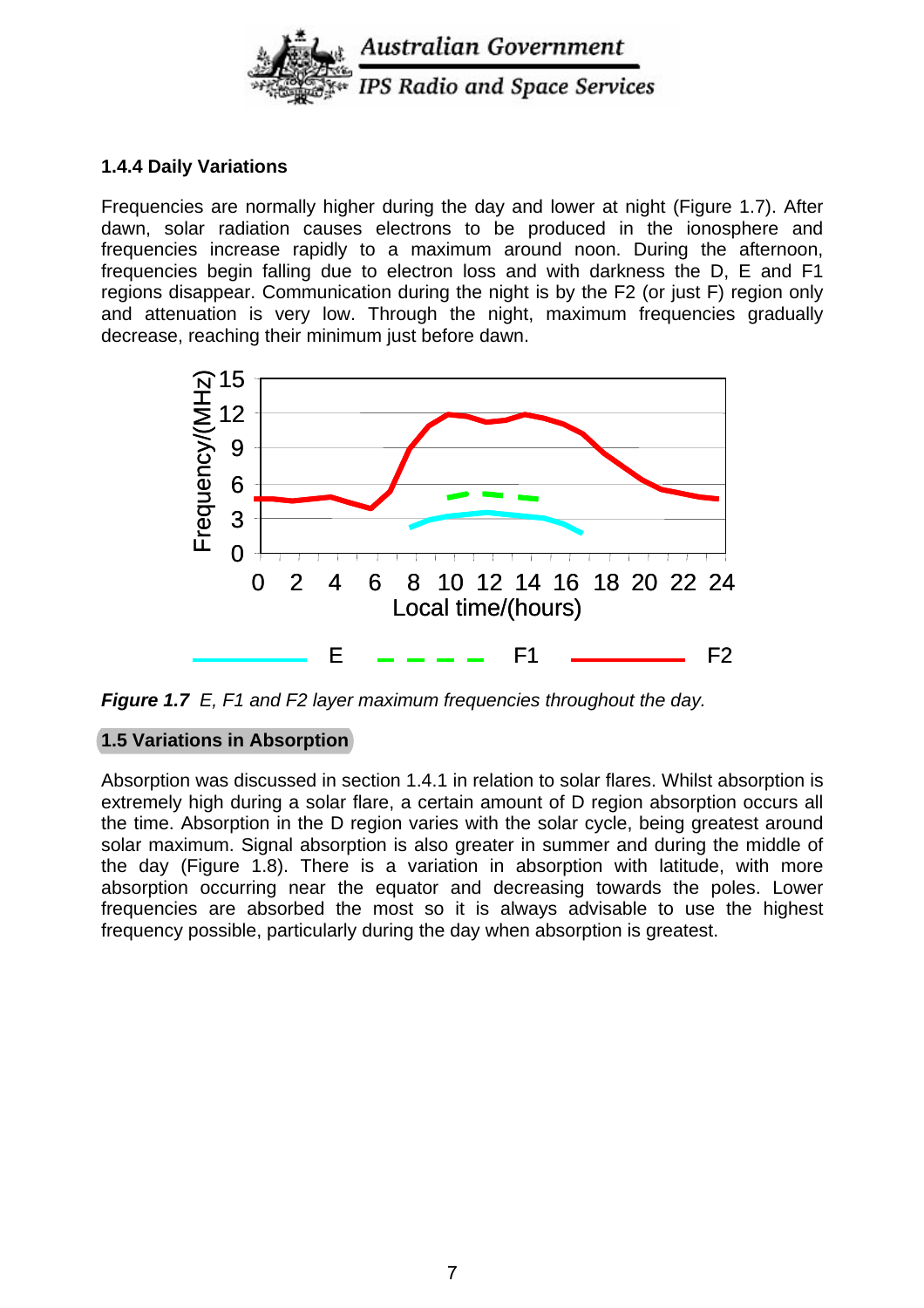

*Figure 1.8 Daily and seasonal variations in absorption at Sydney, 2.2 MHz.* 

Sometimes, high energy protons are ejected from the Sun during large solar flares. These protons move down the Earth's magnetic field lines, into the polar regions and cause massive ionization of the polar D region leading to increased or total absorption of HF waves. This effect may last for as long as 10 days and is called a Polar Cap Absorption event (PCA) (see Section 3.2).

#### **1.6 Sporadic E**

Sporadic E refers to the largely unpredictable formation of regions of very high electron density in the E region. Sporadic E may form at any time during the day or night occurring at altitudes of 90 to 140 km (the E region). It varies greatly in the area it covers (a few km to hundreds) and the time it persists for (minutes to many hours). Sporadic E can have a comparable electron density to the F region which means it can reflect the sort of high frequencies intended for F region communications. Sometimes a sporadic E layer is transparent and allows most of the radio wave to pass through it to the F region, however, at other times the sporadic E layer obscures the F region totally and the signal does not reach the F region and hence the receiver (sporadic E blanketing). If the sporadic E layer is partially transparent, the radio wave is likely to be reflected at times from the F region and at other times from the sporadic E region. This may lead to partial or intermittent transmission of the signal or fading (Figure 1.9).

Sporadic E in the low and mid-latitudes occurs mostly during the daytime and early evening, and is more prevalent during the summer months. At high latitudes, sporadic E tends to form at night.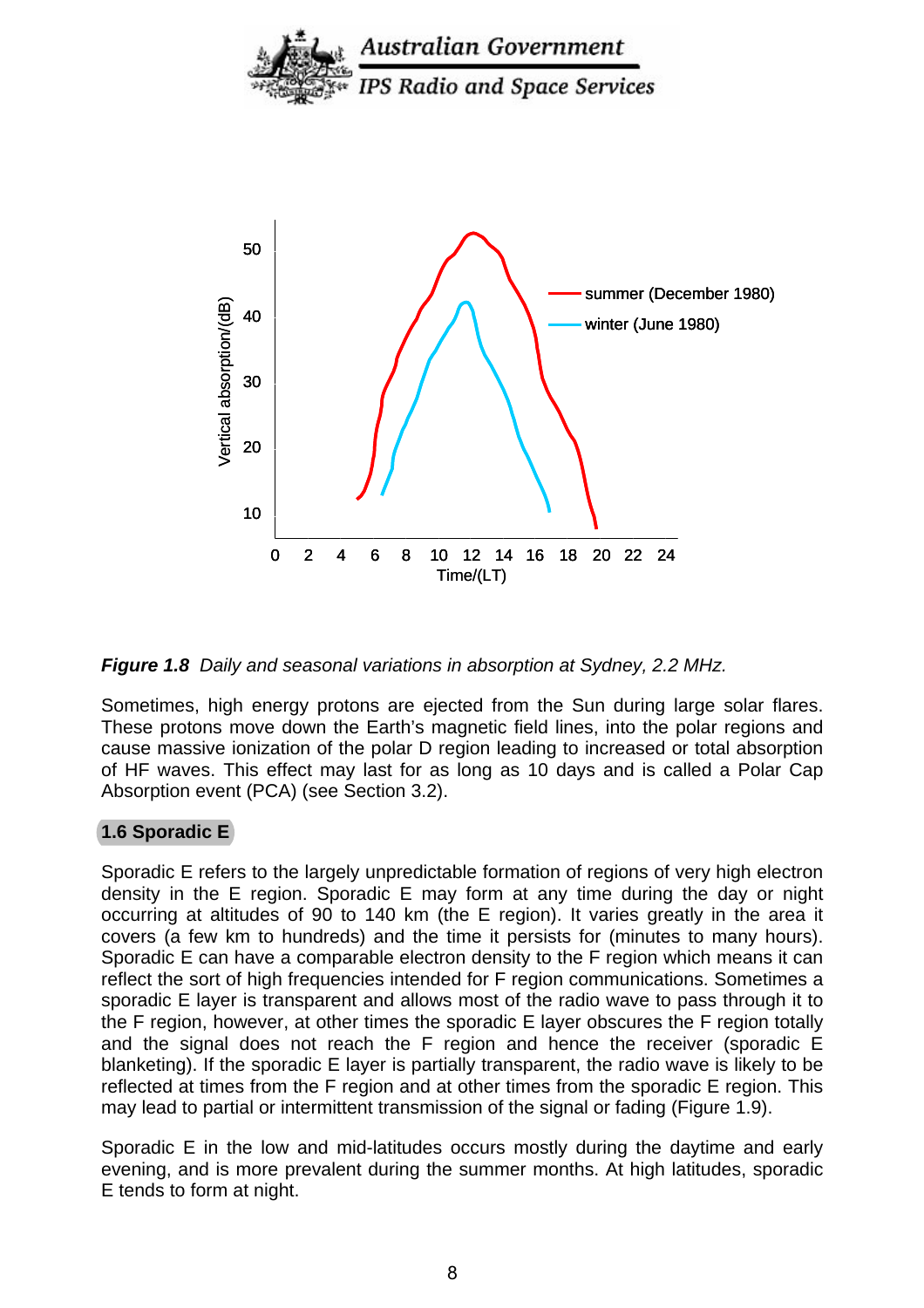



*Figure 1.9 Sporadic E formation (night or day) may result in communications via the F region being interrupted if the sporadic E electron density is high enough to reflect the wave.*

#### **1.7 Spread F**

Spread F occurs when the F region becomes diffuse due to irregularities which scatter the radio wave. The received signal is the superposition of a number of waves reflected from different heights and locations in the ionosphere at slightly different times. At low latitudes, spread F occurs mostly during the night hours and around the equinoxes. At mid-latitudes, spread F is less likely to occur than at low and high latitudes and is more likely to occur at night and in winter. At latitudes greater than about 40°, spread F tends to be a night time phenomenon, appearing mostly around the equinoxes, while around the magnetic poles, spread F is often observed both day and night. At all latitudes there is a tendency for spread F to occur when there is a decrease in F region maximum frequencies (reduced electron density). That is, spread F is often associated with ionospheric storms (see Section 3.3).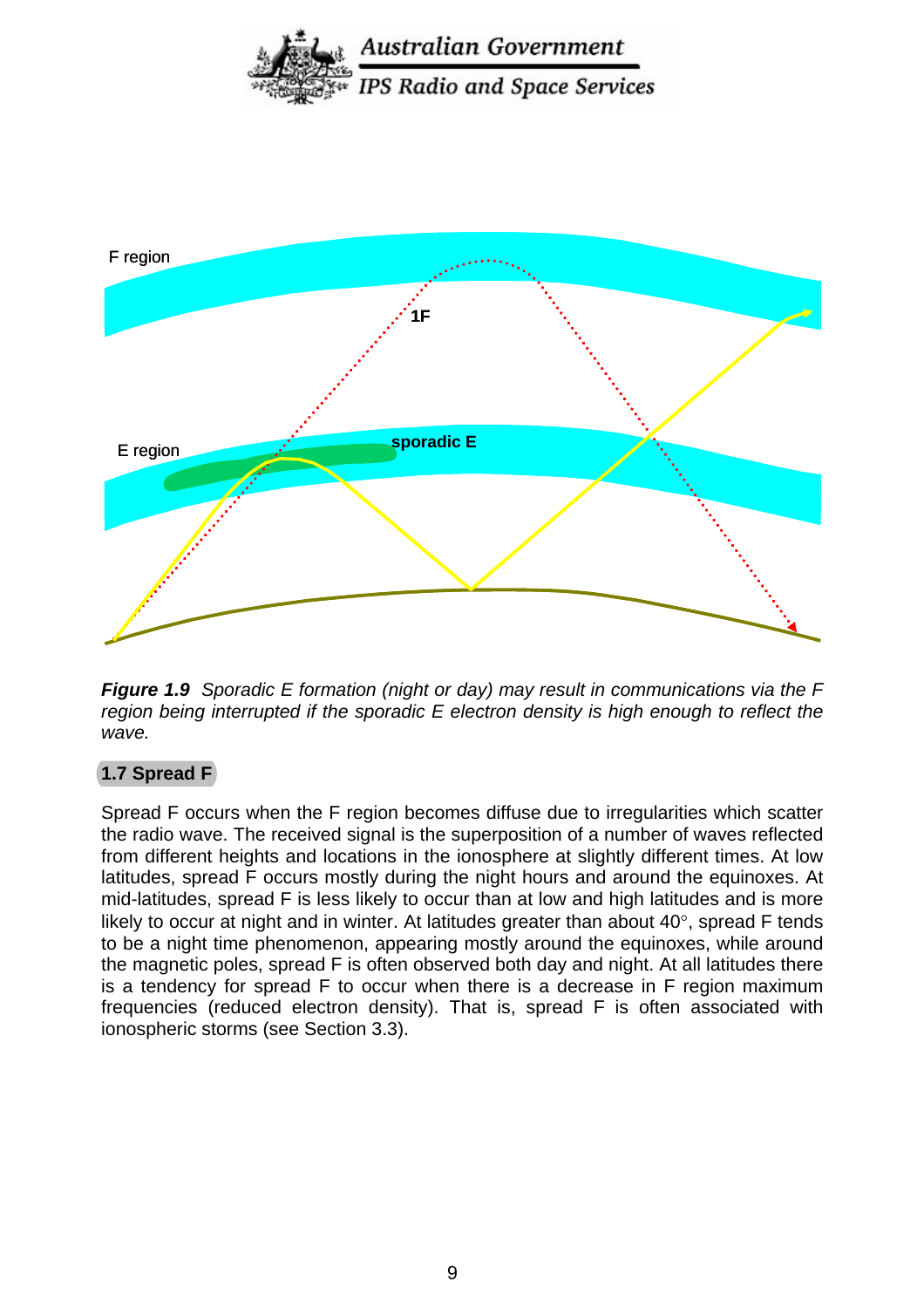

# **2. HF Communications**

## **2.1 Types of HF Propagation**

High Frequency (3 to 30 MHz) radio signals can propagate to a distant receiver, Figure 2.1, via the:

- **ground wave**: near the ground for short distances, up to 100 km over land and 300 km over sea. Attenuation of the wave depends on antenna height, polarisation, frequency, ground types, terrain and/or sea state;
- **direct or line-of-sight wave:** this wave may interact with the earth-reflected wave depending on terminal separation, frequency and polarisation;
- **sky wave:** reflected by the ionosphere; all distances.

#### **2.2 Frequency Limits of Sky Waves**

Not all HF waves are reflected by the ionosphere; there are upper and lower frequency bounds for communications between two terminals. If the frequency is too high, the wave will pass straight through the ionosphere. If it is too low, the strength of the signal will be very low due to absorption in the D region. The range of usable frequencies will vary:

- throughout the day;
- with the seasons;
- with the solar cycle;
- from place to place;

The upper limit of frequencies varies mostly with the above factors, while the lower limit also depends on receiver site noise, antenna efficiency, transmitter power, E layer screening (Section 2.6) and absorption by the ionosphere.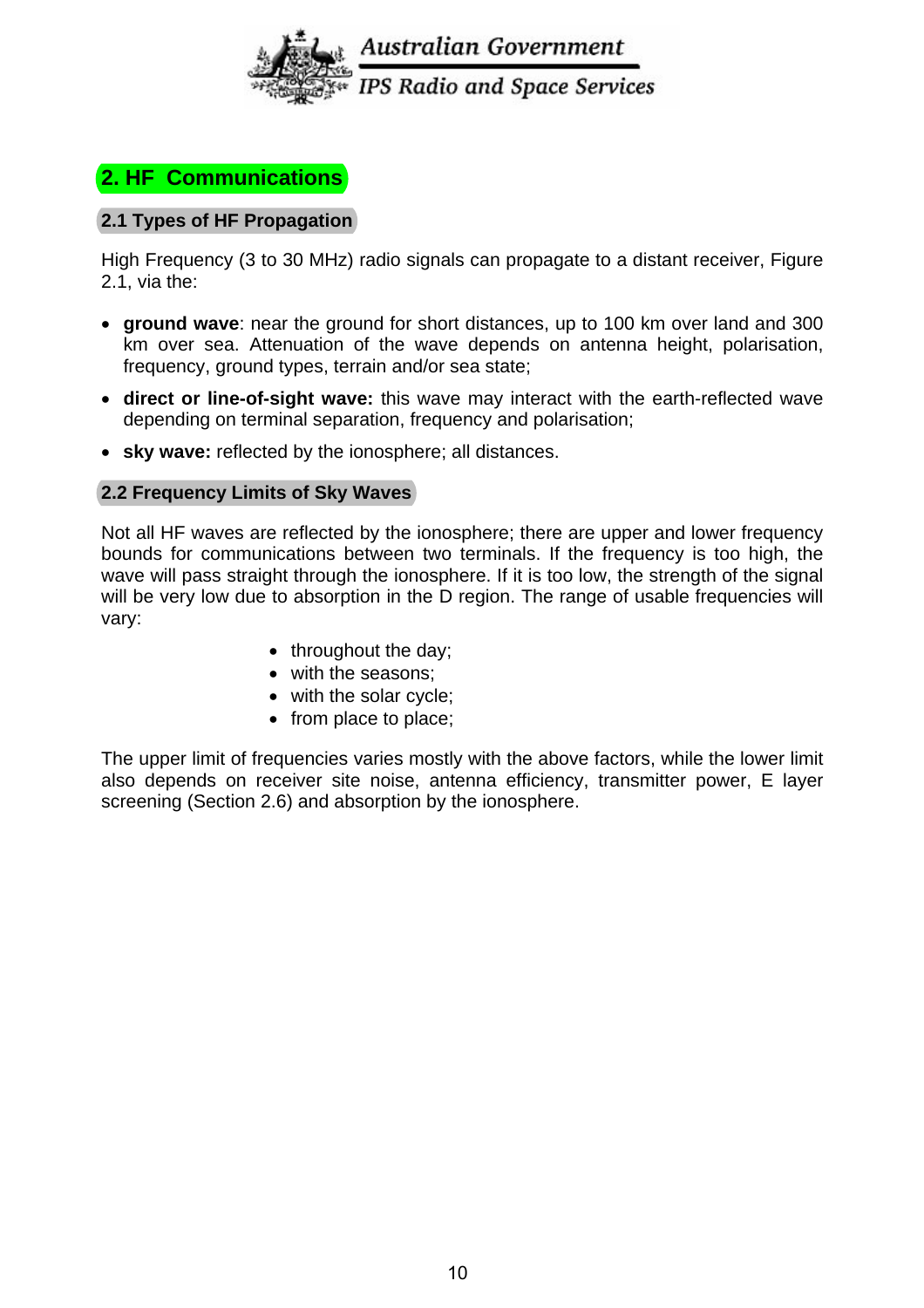



*Figure 2.1 Types of HF propagation.*

# **2.3 The Usable Frequency Range**

For any circuit there is a Maximum Usable Frequency (MUF) which is determined by the state of the ionosphere in the vicinity of the reflection points and the length of the circuit. The MUF is reflected from the maximum electron density within a given layer of the ionosphere. Therefore, frequencies higher than the MUF for a particular region will penetrate through that region entirely. During the day it is possible to communicate via both the E and F layers using different frequencies. The highest frequency supported by the E layer is the EMUF, while that supported by the F layer is the FMUF.

The F region MUF in particular varies greatly throughout the day, seasonally and with the solar cycle. Historical data collected over many years displays the full range of these variations for a given location. The historical data is averaged and organised to give a MUF for every hour of the day (24 values), for each month of the year. These can also be adjusted for the solar cycle. MUFs are quoted as a statistical range with the "lower decile" (also called the Optimum Working Frequency OWF) working 90% of the time, the "median" MUF working 50% of the time and the "upper decile" MUF working just 10% of the time. IPS predictions usually cover a period of one month, so the OWF for a given hour, should provide successful propagation 90% of the time or 27 days of the that month. The median MUF should provide communications on 15 days of the month and the upper decile MUF on just 3 days of the month. The upper decile MUF is the highest frequency of the range and is most likely to penetrate the ionosphere, thus only working 10% of the time (Figure 2.2).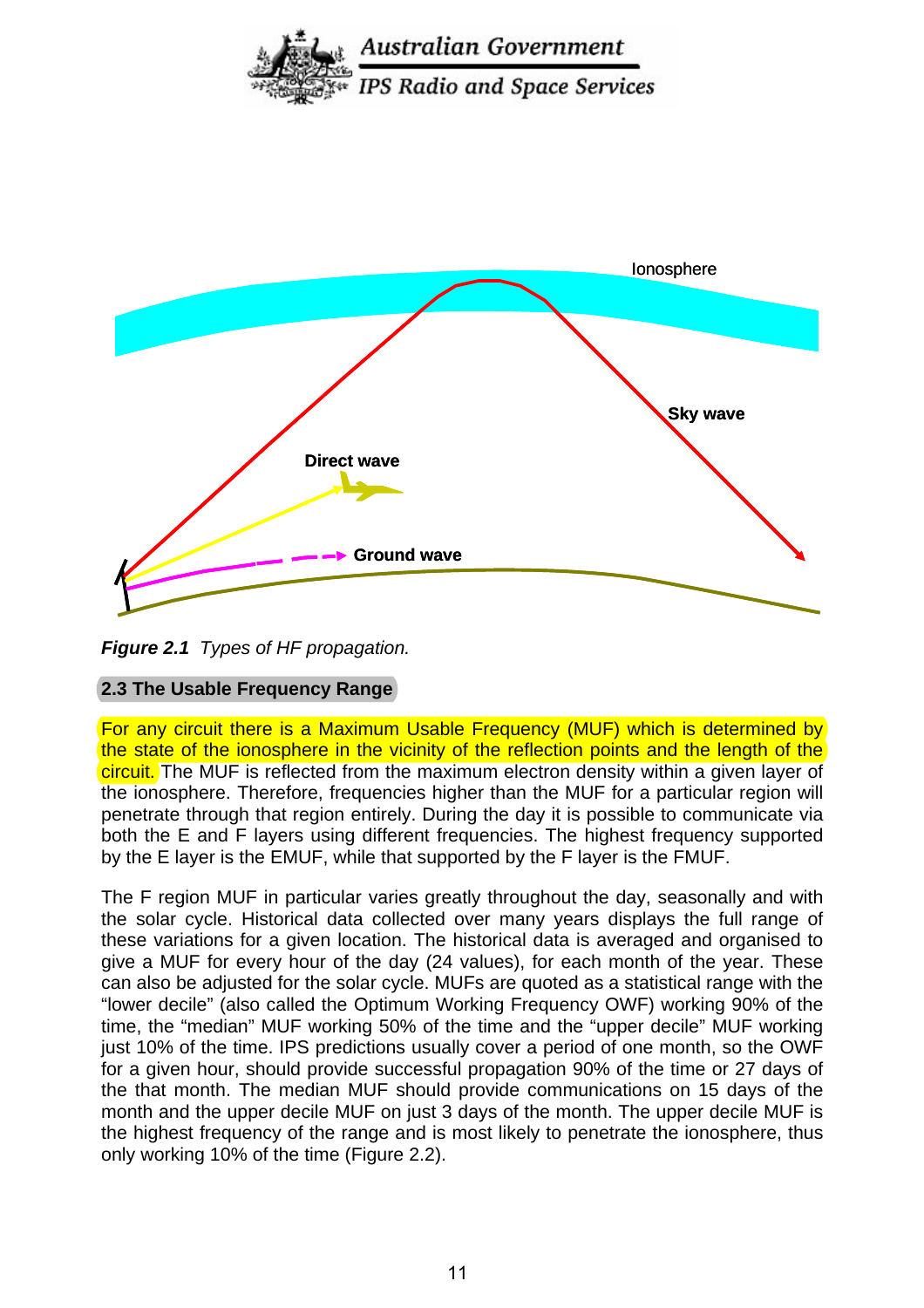

*Figure 2.2 Range of usable frequencies. If the frequency, f, is close to the ALF then the wave may suffer absorption in the D region. If the frequency is above the EMUF then propagation is via the F region. Above the FMUF the wave is likely to penetrate the ionosphere.* 

The statistical MUFS described above correspond to "quiet background" conditions. With short-term variations in solar activity however, away from quiet background levels, usable frequencies change. This needs to be reflected in MUF predictions and one of the roles of the Australian Space Forecast Centre (ASFC) at IPS is to modify the historical MUFS to reflect the real-time observed space-weather conditions. Sophisticated techniques have been developed at IPS over many years to combine the effects of observed space-weather conditions with historically averaged data to provide detailed and accurate predictions of ionospheric conditions.

D region absorption of HF radio waves increases rapidly with decreasing frequency. The D region thus places a lower limit on the frequencies which can be used for ionospheric propagation. This limit is called the Absorption Limiting Frequency (ALF). The ALF is significant only for circuits with reflection points in the sunlit hemisphere. At night, the ALF falls to zero, allowing frequencies which are not usable during the day to successfully propagate.

# **2.4 Hop Lengths**

The hop length is the ground distance covered by a radio signal after it has been reflected once from the ionosphere and returned to Earth (Figure 2.3). The maximum hop length is set by the height of the ionosphere and the curvature of the Earth. For E and F region heights of 100 km and 300 km, the maximum hop lengths are about 1800 km and 3200 km, respectively (corresponding to an elevation angle of around 4°).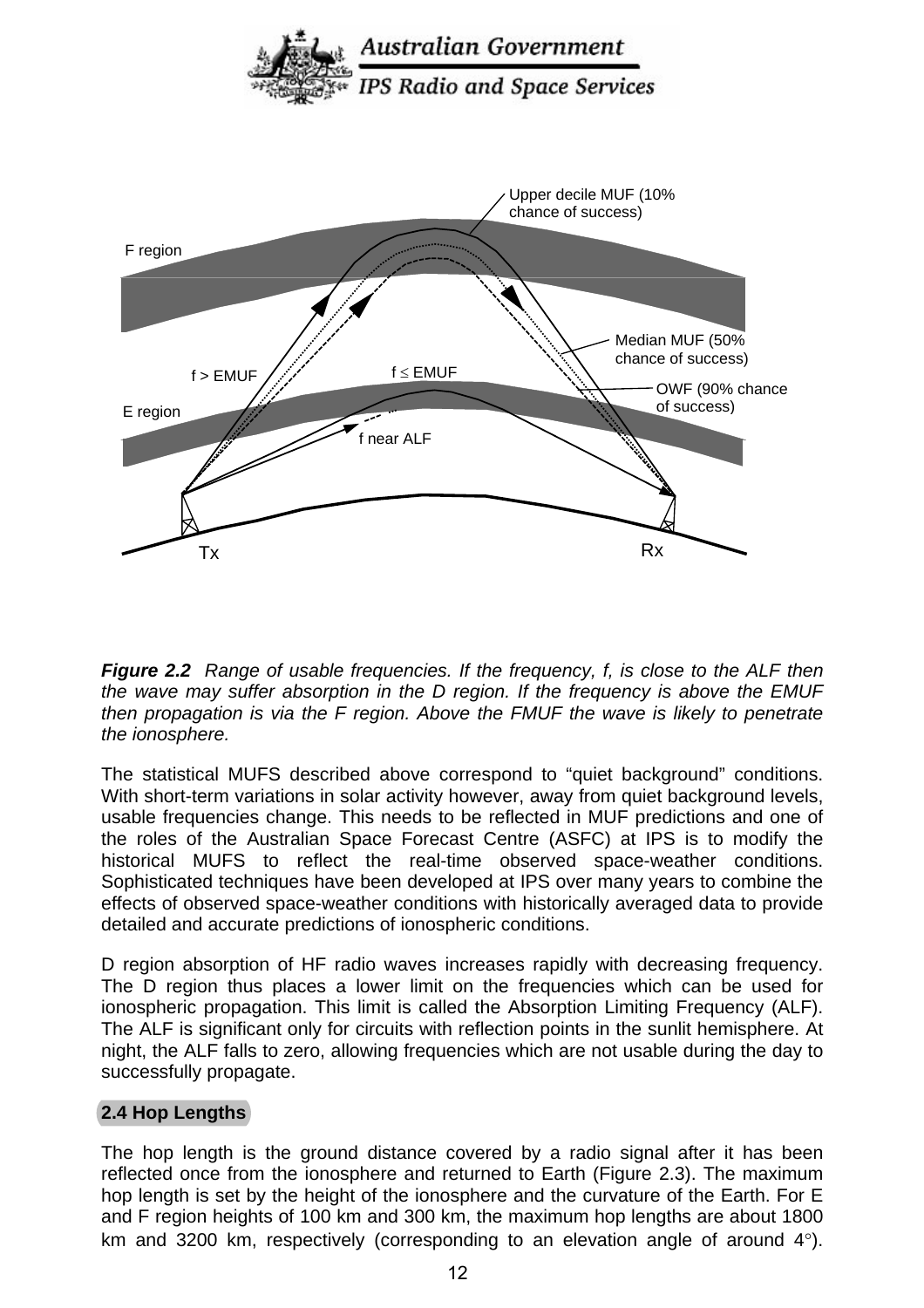

Distances greater than these will require more than one hop. For example, a distance of 6100 km will require a minimum of 4 hops by the E region and 2 hops via the F region. More hops are required again with larger antenna elevation angles.



*Figure 2.3 Hop lengths based upon an antenna elevation angle of 4*° *and heights for the E and F layers of 100 km and 300 km, respectively.* 

#### **2.5 Propagation Modes**

There are many paths by which a sky wave may travel from a transmitter to a receiver. The mode reflected by a particular layer which requires the least number of hops between the transmitter and receiver is called the first order mode. The mode that requires one extra hop is called the second order mode, and so on. For a circuit with a path length of 5000 km, the first order F mode has two hops (2F), while the second order F mode has three hops (3F). The first order E mode has the same number of hops as the first order F mode. If this results in a hop length of greater than 2050 km, which corresponds to an elevation angle of  $0^\circ$ , then the E mode is not possible.

Simple modes are those propagated by one region, say the F region. IPS predictions are made only for these simple modes (Figure 2.4). More complicated modes consisting of combinations of reflections from the E and F regions, ducting and chordal modes are also possible (Figure 2.5).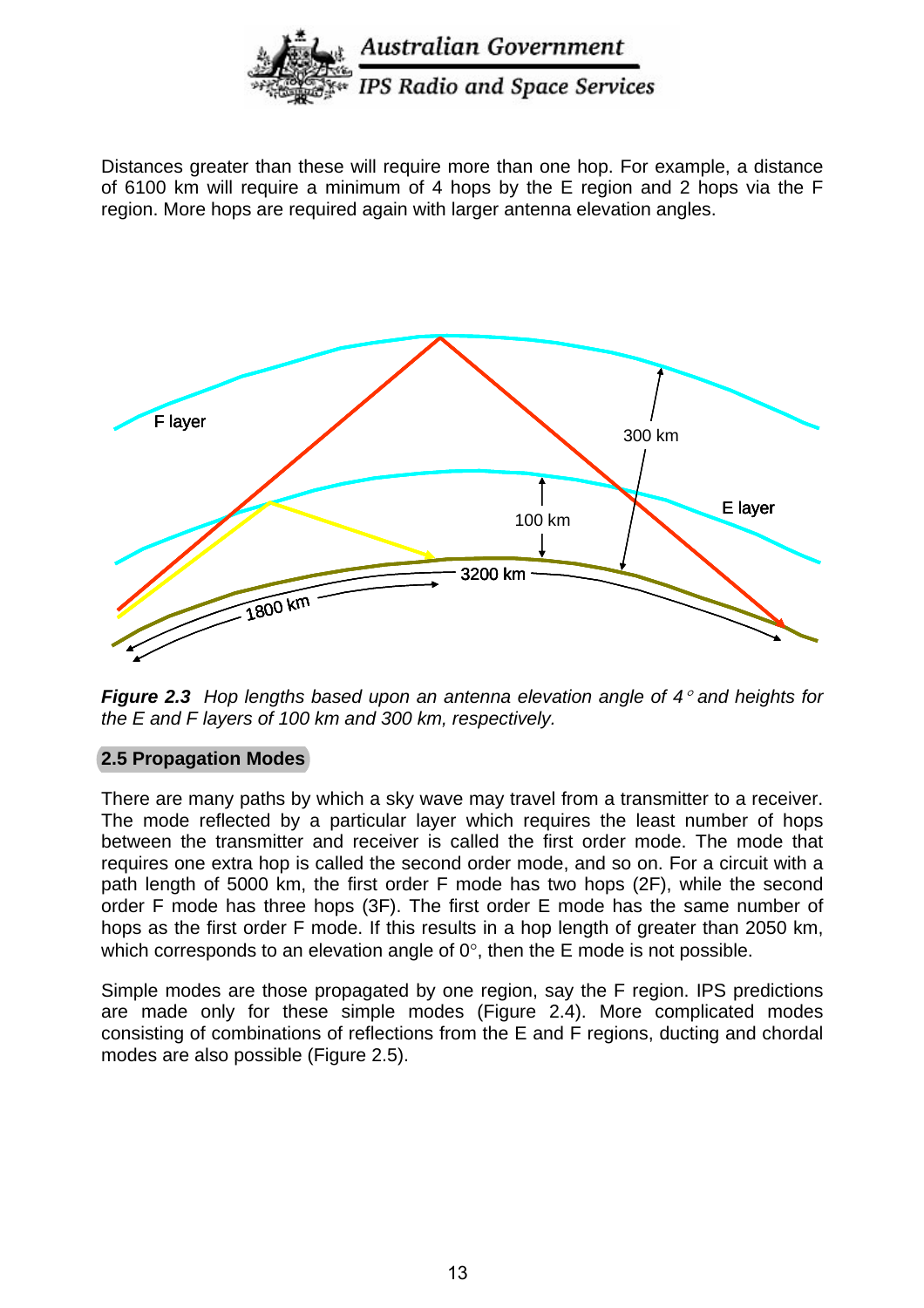



*Figure 2.4 Examples of simple propagation modes.* 

Chordal modes and ducting involve a number of reflections/refractions from the ionosphere without intermediate reflections from the Earth. There is a tendency to think of the regions of the ionosphere as being smooth, however, the ionosphere undulates and moves, with waves passing through it which affects the refraction of radio signals. When ionospheric layers tilt chordal and ducted modes may occur. Ionospheric tilting is more likely near the equatorial anomaly, the mid-latitude trough and in the sunrise and sunset sectors of the globe. When these types of modes occur, signals can be strong since the wave spends less time traversing the D region or being attenuated by ground reflections.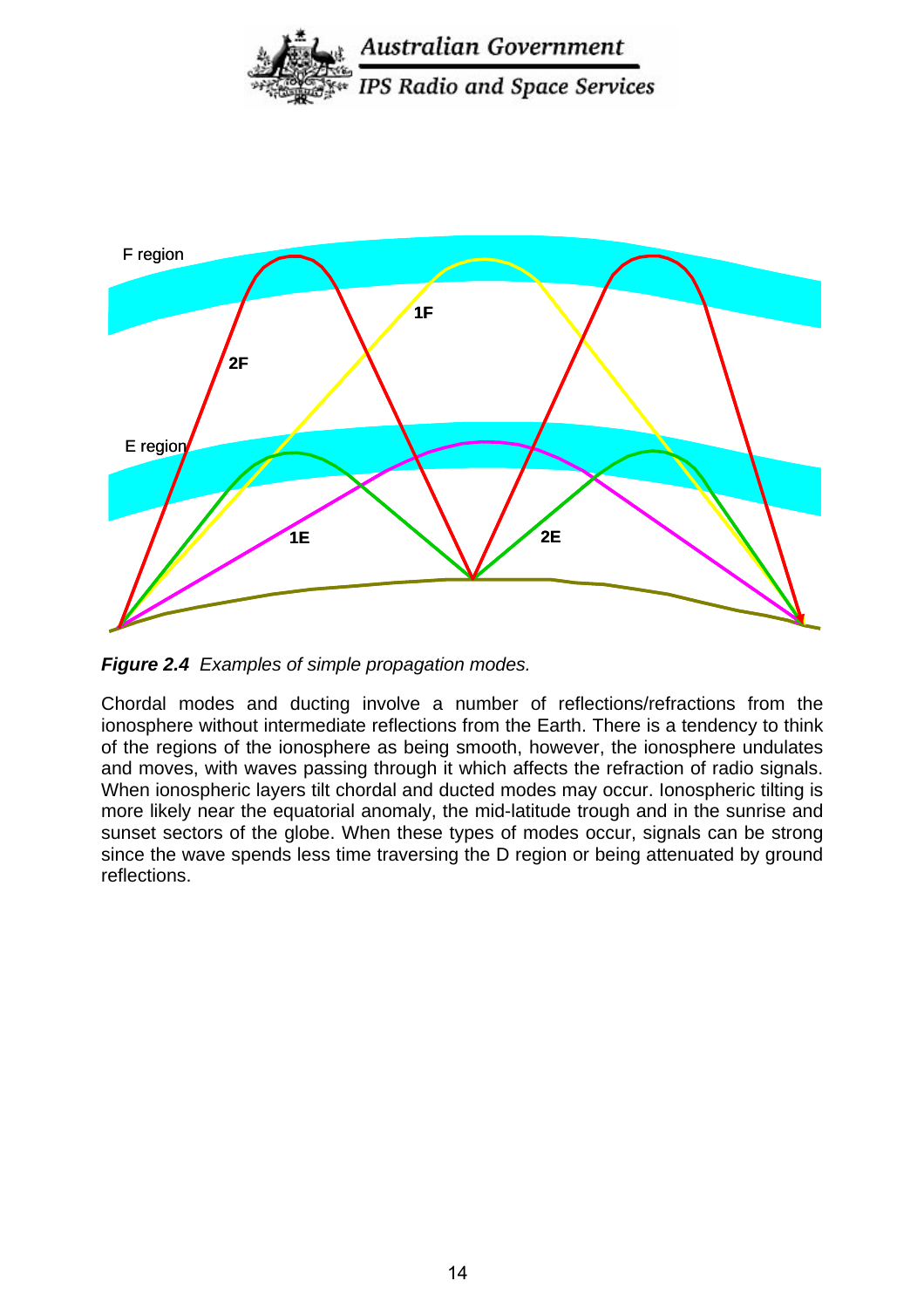



*Figure 2.5 Complex propagation modes.* 

Because of the high electron density of the daytime ionosphere around 15° from the magnetic equator (near the equatorial anomaly), trans-equatorial paths can propagate on very high frequencies. Any tilting of the ionosphere in this region may result in chordal modes (see Figure 2.5) which produce good signal strength over very long distances.

Ducting may also result if tilting occurs and the wave becomes trapped between reflecting regions of the ionosphere (see Figure 2.5). This is most likely to occur in the equatorial ionosphere, near the auroral zone and mid-latitude trough. Disturbances to the ionosphere, such as travelling ionospheric disturbances (see Section 2.9), may also initiate ducting and chordal modes.

#### **2.6 E Layer Screening**

For daytime communications via the F region, the lowest usable frequency via the one hop F mode (1F) is dependent upon the presence of the E region. If the operating frequency is below the two hop EMUF, then the signal will propagate via the 2E mode rather than the 1F mode (Figure 2.6). This is also because the antenna elevation angles of the 1F and 2E modes are similar.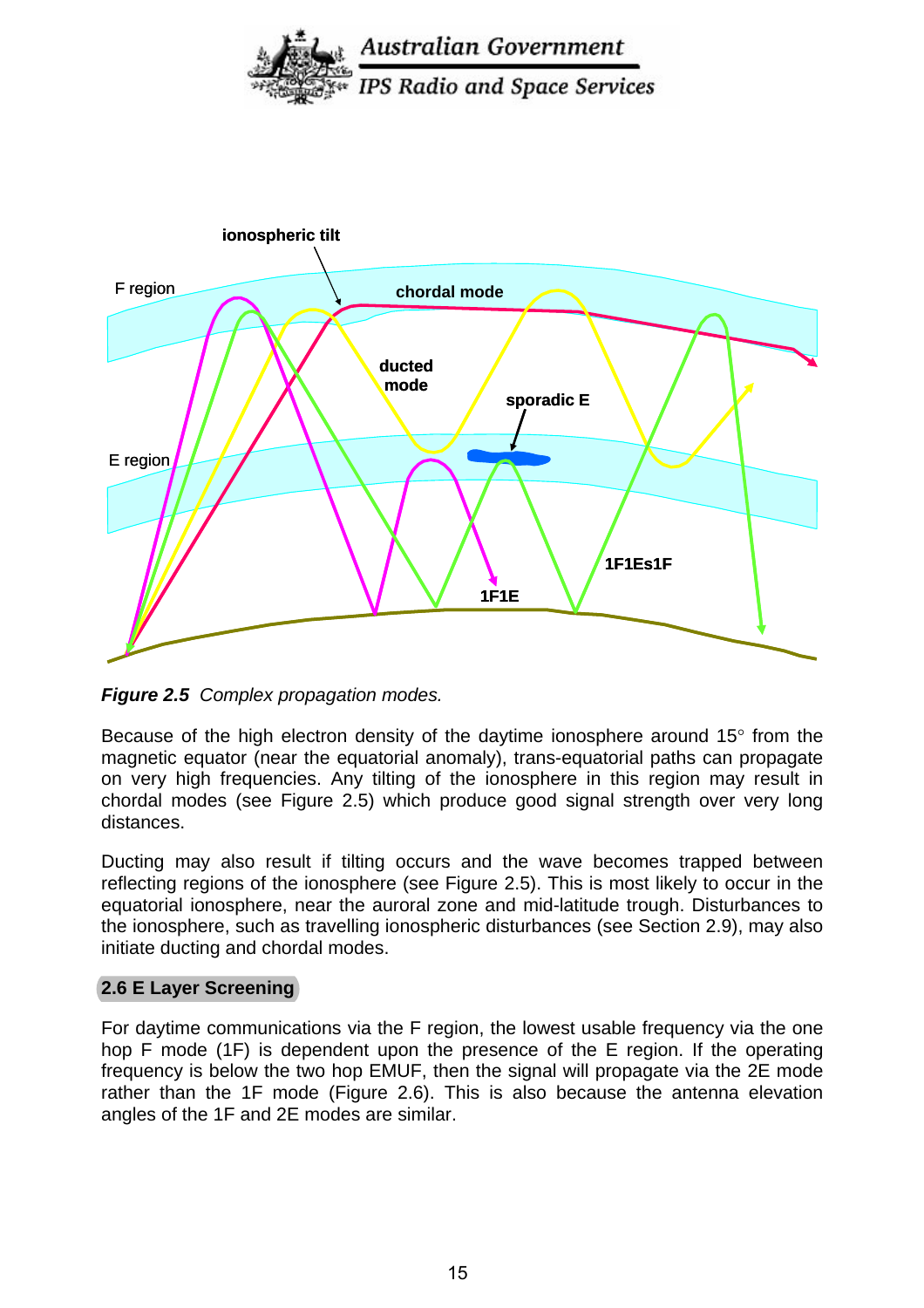



*Figure 2.6 E layer screening occurs if communications are intended by the 1F mode but the operating frequency is close to or below the EMUF for the 2E mode. Note that the 2 hop E mode travels twice as many times through the D region.* 

A sporadic E layer may also screen a HF wave from the F region. Sometimes sporadic E can be quite transparent, allowing most of the wave to pass through it. At other times it will partially screen the F region leading to a weak or fading signal, while at other times sporadic E can totally obscure the F region with the result that the signal does not arrive at the receiver (Figure 1.9).

#### **2.7 Frequency, Range and Elevation Angle**

For HF propagation path, there are three dependent variables:

- frequency;
- range or path length;
- antenna elevation angle.

The diagrams below illustrate the possible changes to the ray paths when each of these is fixed in turn.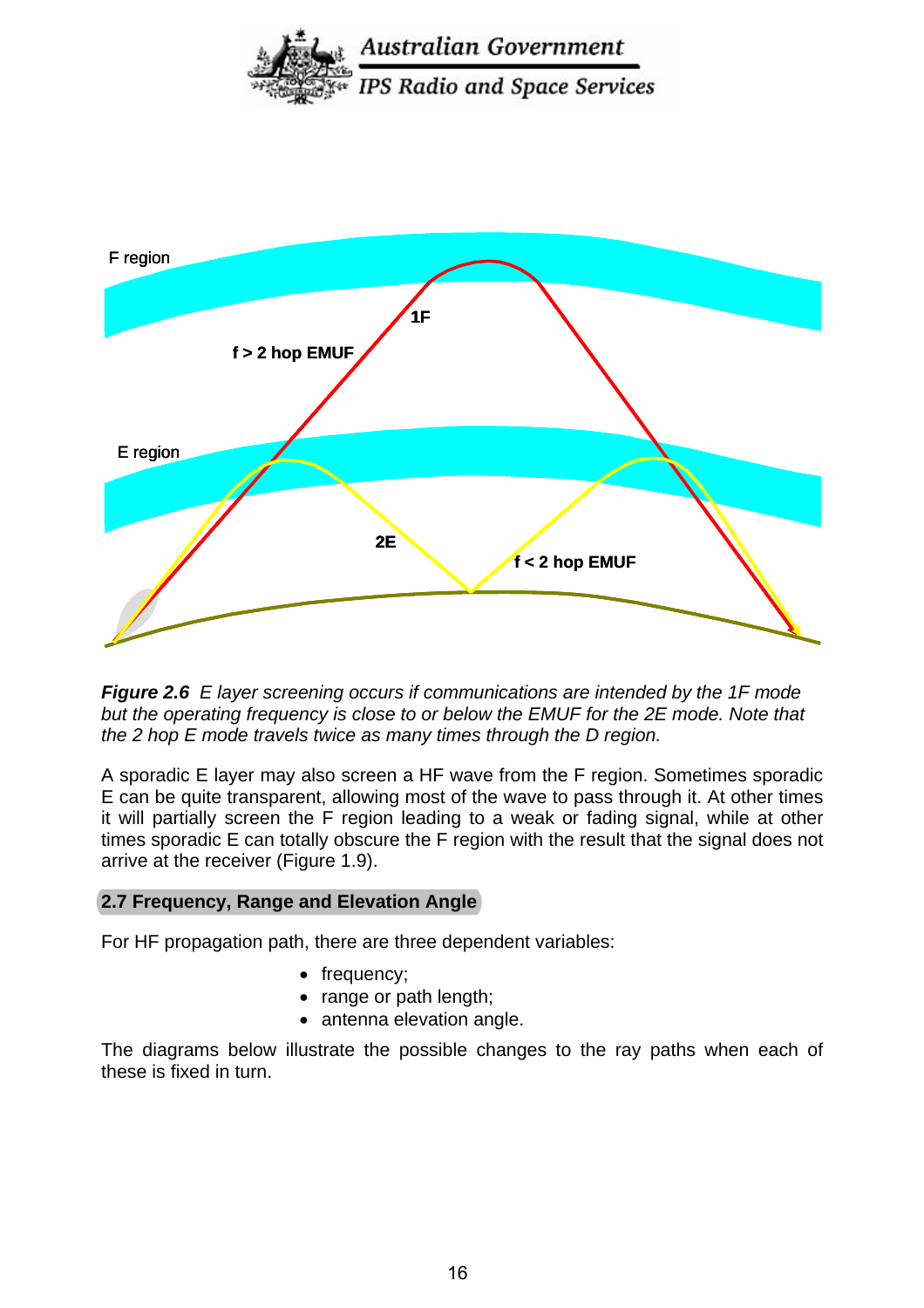

#### **Figure 2.7: Elevation angle fixed:**

- As the frequency is increased toward the MUF, the wave is reflected higher in the ionosphere and the range increases; paths 1 and 2
- Exactly at the MUF, the maximum range is reached; path 3
- Above the MUF, the wave penetrates the ionosphere; path 4



*Figure 2.7 Elevation angle fixed.* 

#### **Figure 2.8: Path length fixed (point-to-point circuit):**

- As the frequency is increased towards the MUF, the wave is reflected from higher in the ionosphere. To maintain a circuit of fixed length, the elevation angle must therefore be increased (paths 1 and 2)
- At the MUF, the critical elevation angle is reached (path 3). The critical elevation angle is the highest elevation angle for a particular frequency.
- Above the MUF, the ray penetrates the ionosphere (path 4).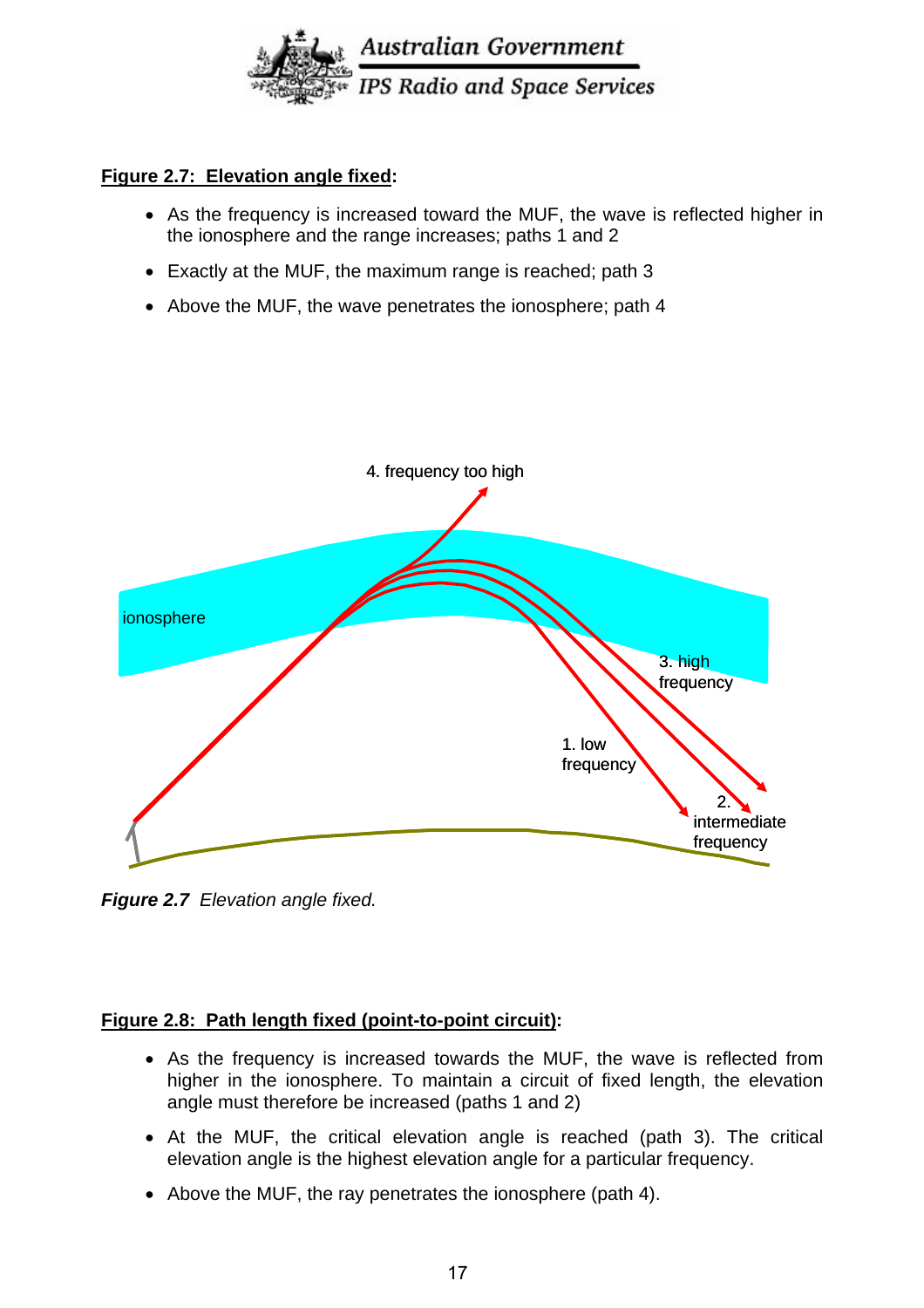



*Figure 2.8 Path length fixed.* 

#### **Figure 2.9: Frequency fixed:**

- At low elevation angles the path length is greatest (path 1);
- As the elevation angle is increased, the path length decreases and the ray is reflected from higher in the ionosphere (paths 2 and 3);
- If the elevation angle is increased beyond the critical elevation angle for that frequency then the wave penetrates the ionosphere and there is an area around the transmitter within which no sky wave communications can be received (path 4). To communicate within this so called "skip zone", the frequency must be lowered.
- If a signal of a certain frequency is reflected when vertically incident on the ionosphere, then there is no skip zone. The vertically incident maximum frequency is referred to as **f0F2** and is a key ionospheric parameter.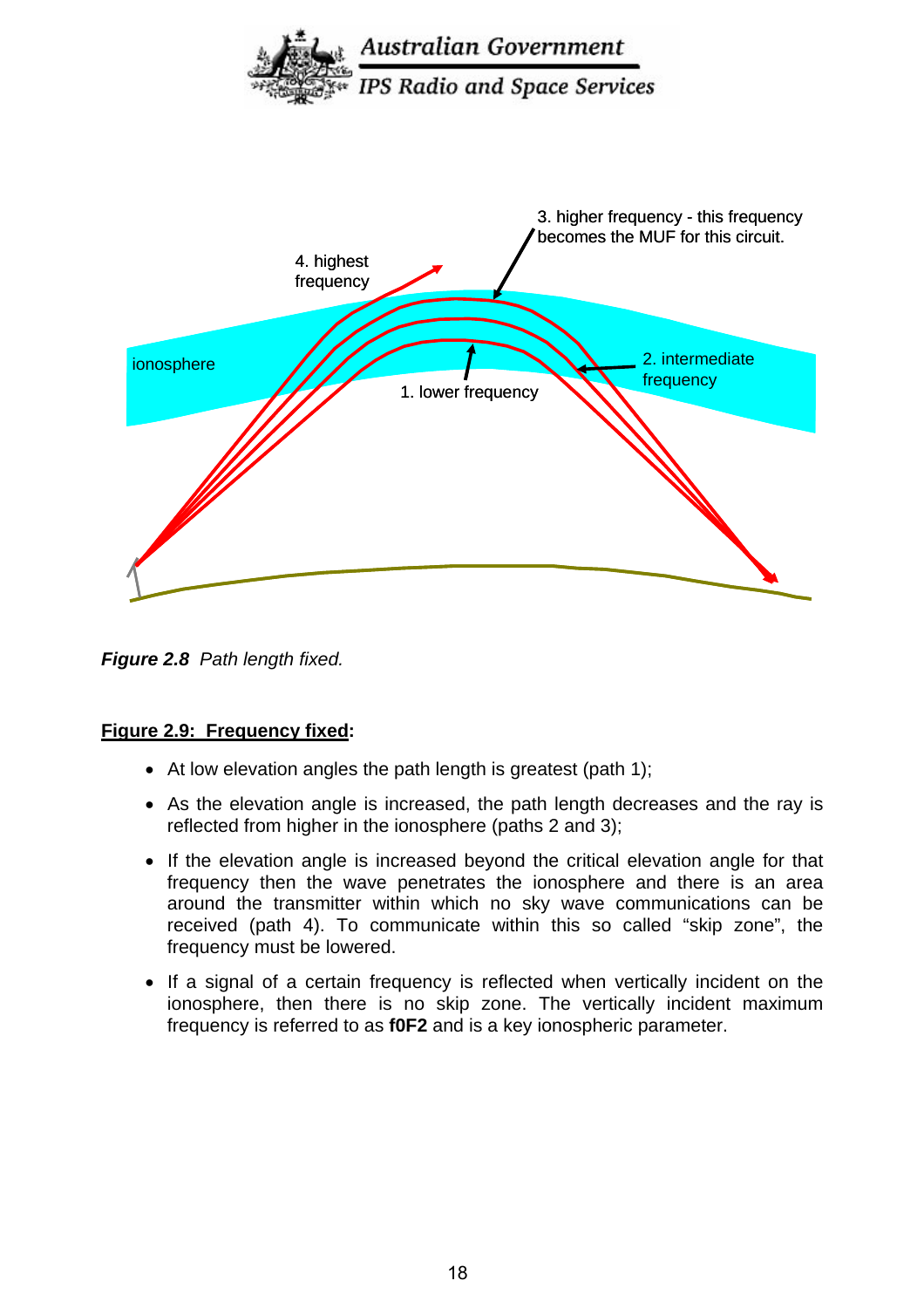



*Figure 2.9 Frequency fixed.* 

# **2.8 Skip Zones**

Skip zones can often be used to advantage if it is desired that communications are not heard by a particular receiver. Selecting a frequency which puts a receiver in the skip zone and out of reach of the ground wave makes it unlikely that it will receive the communications. However, factors such as sidescatter, where reflection from the Earth outside the skip zone results in the wave transmitting into the skip zone may affect the reliability of this.

Skip zones vary in size during the day, with the seasons, and with solar activity. During the day, solar maximum and around the equinoxes, skip zones generally are smaller in area. The ionosphere during these times has increased electron density and so is able to support higher frequencies.

#### **2.9 Fading**

Multipath fading results when a number of modes propagate from transmitter to receiver, which have variations in phase and amplitude. See for example, Figure 2.4. The signal travels by a number of paths simultaneously which may interfere at the receiver, causing fading.

Disturbances known as Travelling Ionospheric Disturbances (TID), may cause a region to be tilted, resulting in the signal being focussed or defocused (Figure 2.10). Fading periods of the order of 10 minutes or more can be associated with these structures. TIDs travel horizontally at 5 to 10 km/minute with a well defined direction of travel and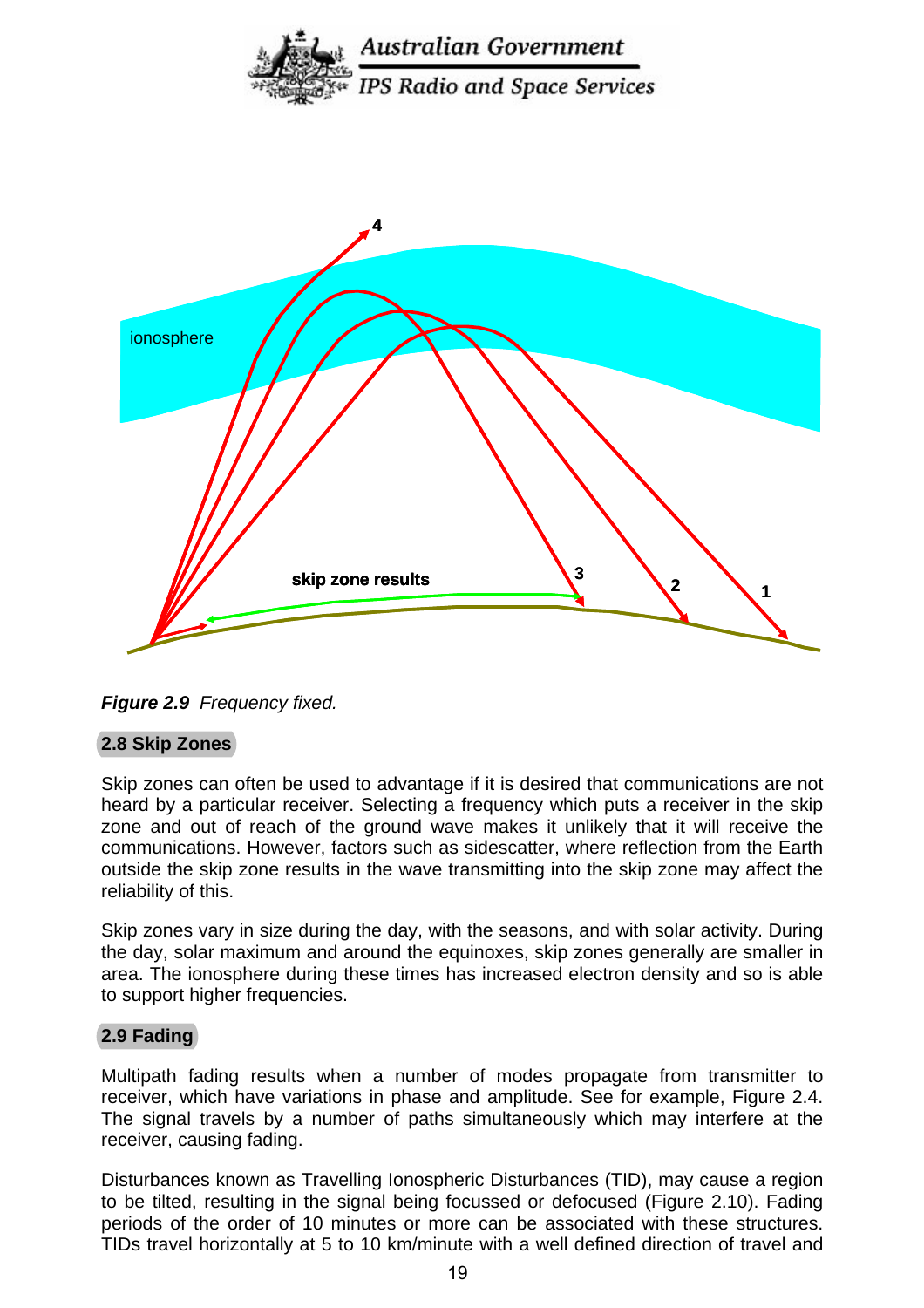

affect higher frequencies first. Some originate in auroral zones following an event on the Sun and these may travel large distances. Others originate in lower atmospheric weather disturbances. TIDs may cause variations in phase, amplitude, polarisation and angle of arrival of a radio wave.

Polarisation fading results from changes to the polarisation of the wave along the propagation path with the receiving antenna being unable to receive parts of the signal. This type of fading can last for a fraction of a second to a few seconds.

Skip fading often occurs around sunrise and sunset when the ionosphere is at its most unstable. If the operating frequency is close to the MUF and the receiving antenna is positioned close to the boundary of the skip zone then signal will fade in and out with fluctuations in the ionosphere.



*Figure 2.10 Focussing and defocussing effects caused by travelling ionospheric disturbances (TIDs).* 

#### **2.10 Noise**

Radio noise arises from internal and external origins. Internal or thermal noise is generated in the receiving system and is usually negligible for a good quality receiver when compared to external sources of noise. External radio noise originates from natural (atmospheric and galactic) and man-made (environmental) sources.

Atmospheric noise, which is caused by thunderstorms, is normally the major contributor to radio noise in the HF band and will especially degrade circuits passing through the day-night interface. Atmospheric noise is greatest in the equatorial regions and decreases with increasing latitude. Its effect is also greater on lower frequencies so is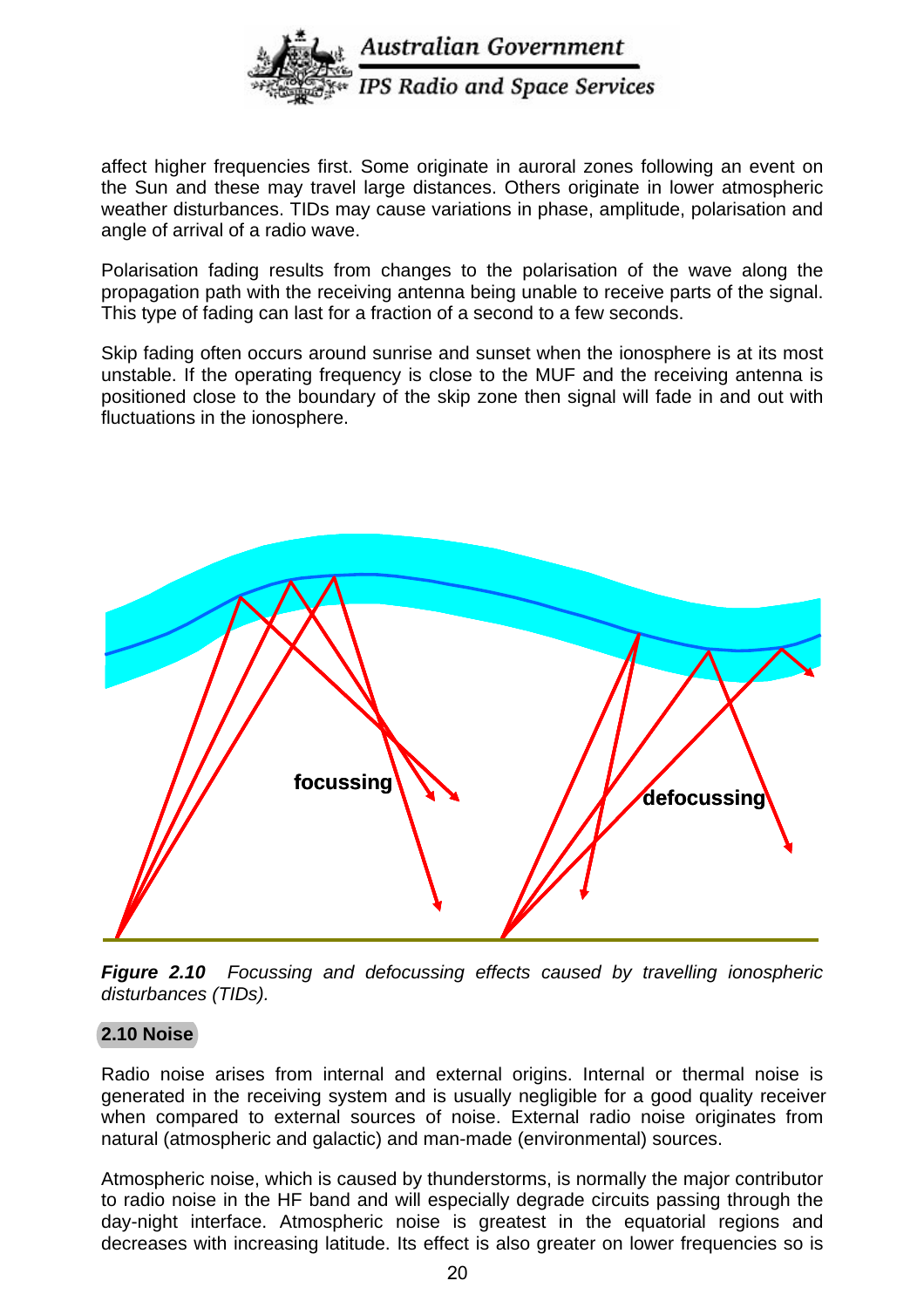

usually more of a problem around solar minimum and at night when lower frequencies are needed.

Galactic noise arises from our galaxy. Since only the highest frequencies will pass through the ionosphere (from above) galactic noise only effects high frequencies.

Man-made noise results from any large currents and voltages such as ignition systems, neon signs, electrical cables, power transmission lines and welding machines. This type of noise depends on the technology used by the society and its population. Interference may be intentional (jamming), due to propagation conditions or the result of others operating on the same frequency.

Man-made noise tends to be vertically polarised, so selecting a horizontally polarised antenna may help in reducing man-made noise. Using a narrower bandwidth, or a directional receiving antenna (with a lobe in the direction of the transmitting source and a null in the direction of the unwanted noise source), will also aid in reducing the effects of noise. Selecting a site with a low noise level and determining the major noise sources are important factors in establishing a successful communications system.

#### **2.11 VHF and 27 MHz Propagation**

VHF and 27 MHz are used for line-of-sight or direct wave communication, for example, ship-to-ship or ship-to-shore. The frequency bands are divided into channels and one channel is usually as good as the next. This is in contrast to medium frequency (MF: 300 kHz to 3 MHz) and HF where the choice of a frequency channel may be crucial for good communications.

Because VHF and 27 MHz operate mainly by line-of-sight, it is important to mount the antenna as high as possible and free from obstructions. Shore stations are usually on the tops of hills to provide maximum range, but even the highest hills do not provide coverage beyond about 45 nautical miles (80 km), because of the Earth's curvature.

Antennas for VHF and 27 MHz should usually concentrate radiation at low angles (towards the horizon) as except when communicating with aircraft, radiation directed at high angles will pass over the receiving antenna. VHF and 27 MHz do not usually suffer from atmospheric noise except during severe electrical storms. Interference mainly results from many users wishing to use the limited number of channels, and this can be a significant problem in densely populated areas.

27 MHz and the lower frequencies in the VHF band can, at times, propagate over large distances, well beyond the normal line-of-sight limitations. There are three ways that this can take place:

- around solar maximum and during the day, the ionospheric F region will often support long range sky wave communications on 27 MHz and above;
- sporadic E layers can often support 27 MHz and lower frequency VHF propagation over circuits of about 500 to 1000 nautical miles (1000 to 2000 km) in length. This kind of propagation is most likely to occur at mid-latitudes, during the daytime in summer;
- 27 MHz and VHF can also propagate by means of temperature inversions (ducting) at altitudes of a few kilometres. Under these conditions, the waves are gradually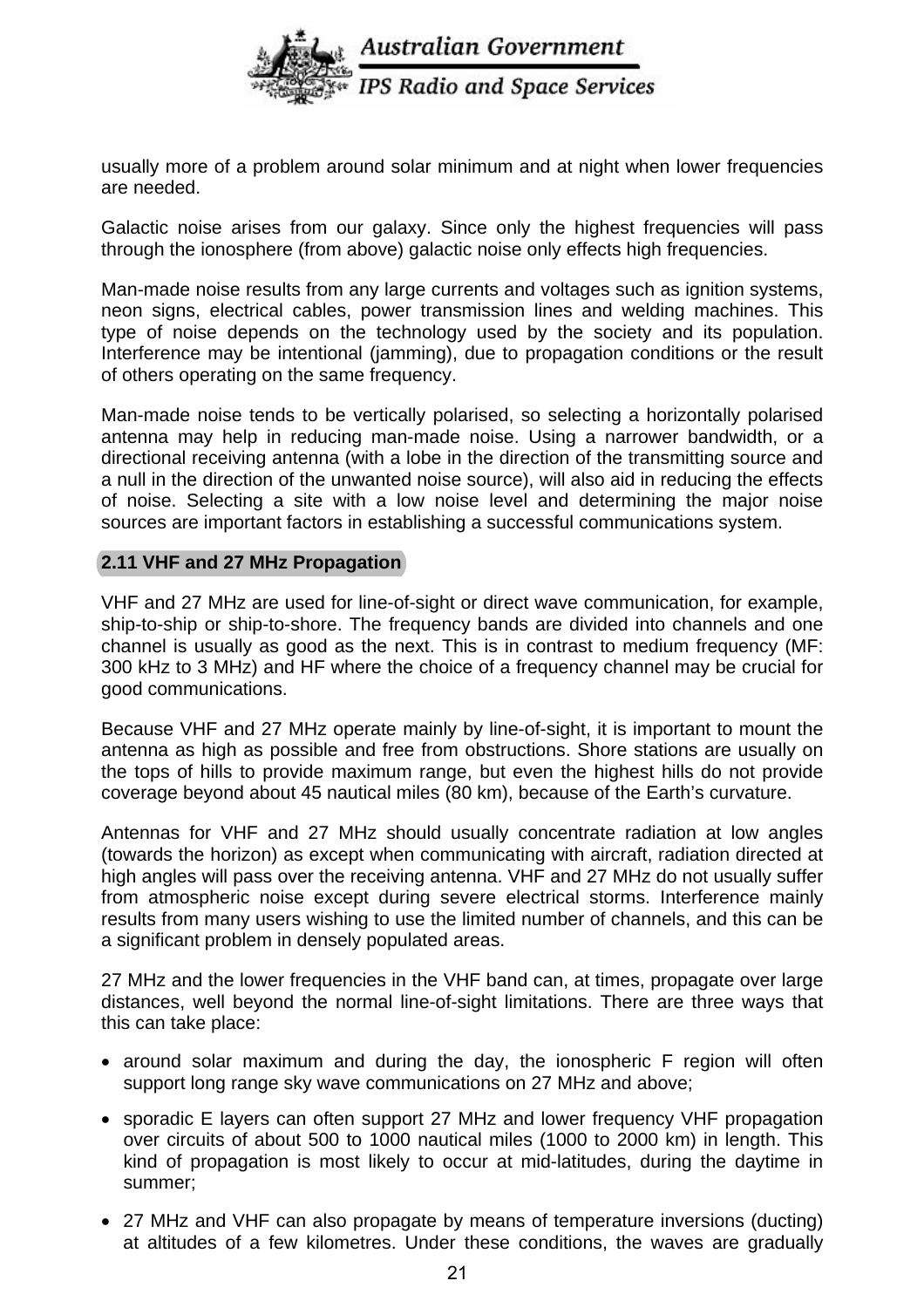

bent by the temperature inversion to follow the curvature of the Earth. Distances of several hundred nautical miles can be covered in this way.

#### **2.12 Medium Frequency (MF) Sky Wave Propagation**

Both the MF (300 kHz to 3 MHz) and HF bands can be used for long distance sky wave communications at night. During the night the D region disappears, so absorption falls to very low levels. This is why radio broadcast stations operating in the MF and 4 MHz bands can be heard over long distances only at night.

#### **2.13 Ground Wave MF and HF Propagation**

It is possible to communicate up to distances of several hundred nautical miles on MF/HF bands at sea by using ground wave propagation.

The ground wave follows the curvature of the Earth and its range does not depend upon the height of the antenna. However, the range does depend upon the transmitter power and also upon the operating frequency. Low frequencies travel further than high frequencies. Thus under ideal (midday, during winter) low noise conditions, it is possible to communicate over distances of about 500 nautical miles at 2 MHz by using a 100 W transmitter. At 8 MHz, under the same conditions and using the same transmitter power, the maximum range is reduced to about 150 nautical miles.

Note that ground wave propagation is much less efficient over land than it is over sea because of the much lower conductivity of the ground and other factors. Consequently, ranges over land are greatly reduced compared to ranges over sea water.

Ground wave communications vary daily and with the seasons. The greatest communication ranges are achieved during the daytime in winter because background noise levels are lowest at these times.

Successful ground wave communications over hundreds of nautical miles can only be achieved if the transmitting and receiving antennas are chosen to direct and receive radiation at low angles. Tall whips are ideal for this purpose.

#### **2.14 Universal Time**

Unless communications are always with another communicator on the same time standard, it is considered more convenient to work in universal (UT) or Zulu (Z) time since in many cases the transmitter and receiver are operating in different local time zones. Universal time is the same as the Greenwich Mean Time (GMT) and 0000 UT (0000 Z) is midnight at Greenwich, UK. For eastern Australia, operating on Eastern Standard Time (EST), 10 am EST equals 0000 UT. Western Australia is 8 hours ahead of Greenwich, UK, so 0800 WST = 0000 UT, and central Australia is 9.5 hours ahead of Greenwich (0930 CST = 0000 UT).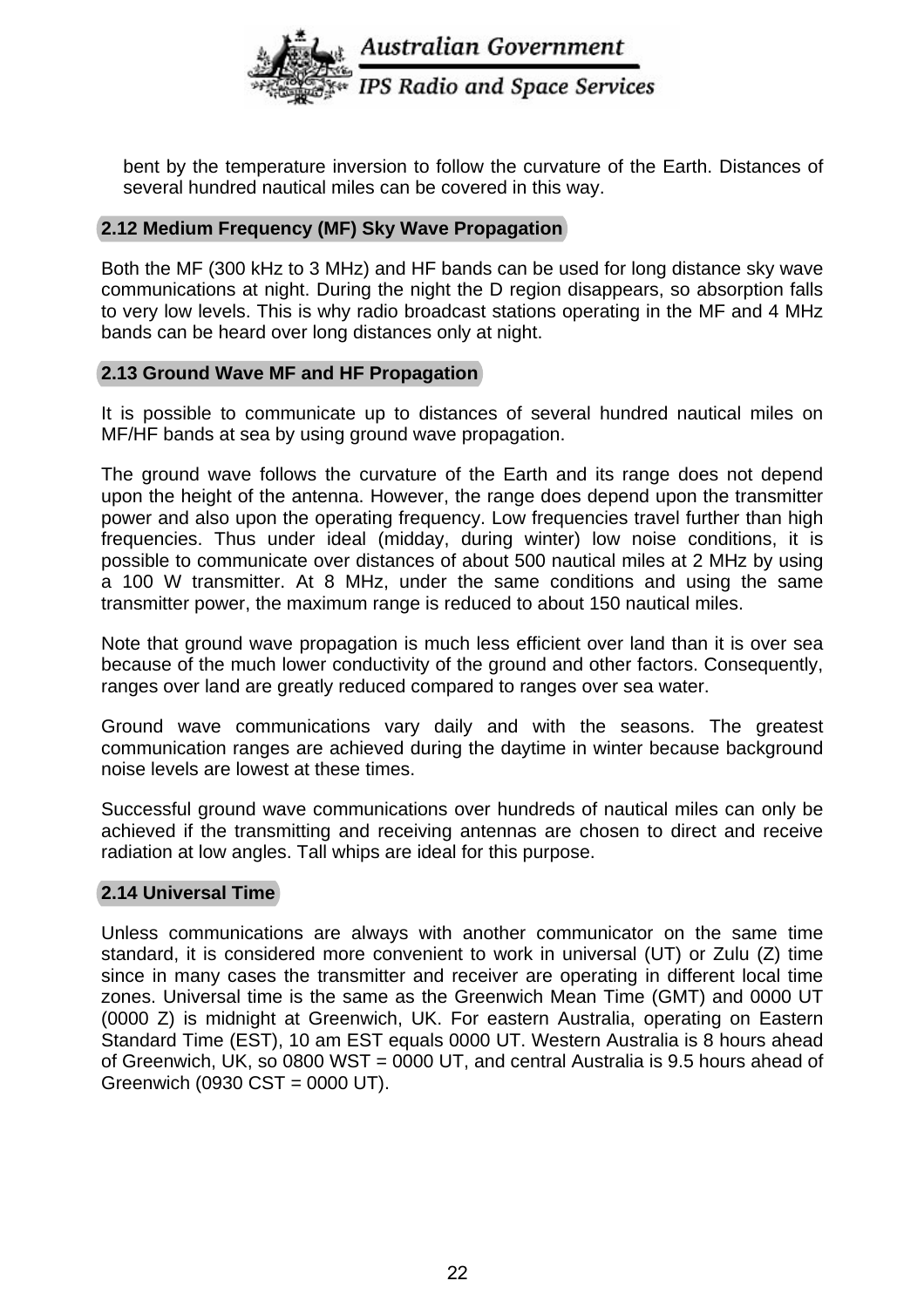

# **3. Summary of the Effects of Solar Disturbances**

#### **3.1 Short Wave Fade-outs (SWFs)**

Radiation from the Sun during large solar flares causes increased ionisation in the D region which results in higher absorption of HF radio waves (Figure 3.1). If the flare is large enough, the whole of the HF spectrum can be rendered unusable for a period of time. Fade-outs are more likely to occur around solar maximum than at solar minimum. The main features of SWFs are:

- Only circuits with daylight sectors will be affected;
- Fade-outs usually last from a few minutes to a few hours, with a fast onset and a slower recovery. The duration of the fade-out will depend on the duration of the flare;
- The magnitude of the fade-out will depend on the size of the flare and the position of the Sun relative to the point where the radio wave passes through the D region. The higher the Sun with respect to that point, the greater the amount of absorption;
- Absorption is greatest at lower frequencies, which are the first to be affected and the last to recover. Higher frequencies are normally less affected and may still be usable (Figure 3.2).



*Figure 3.1 Fade-outs affect propagation of HF waves on the day-lit hemisphere.*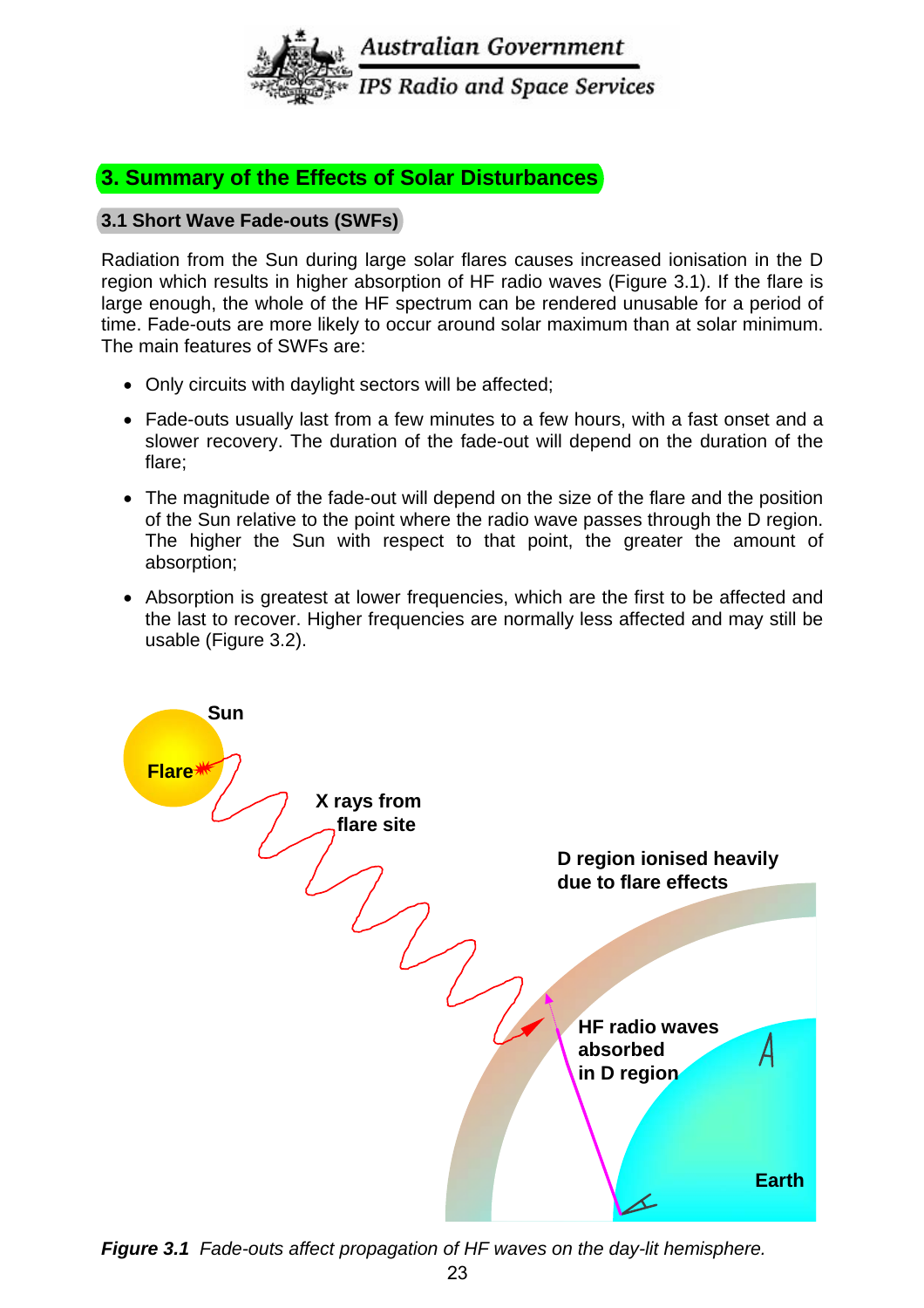



*Figure 3.2 Fade-outs affect lower frequencies the most and these are the last to*  recover. Higher frequencies are least affected and sometimes unaffected by smaller *flares.* 

Short-wave fadeouts are also called daylight fade-outs or sudden ionospheric disturbances (SID).

#### **3.2 Polar Cap Absorption Events (PCAs)**

PCAs are attributed to high energy protons which escape from the Sun when a large flare occurs and move along the Earth's magnetic field lines to the polar regions. There they ionise the D region, causing very high absorption of HF waves.

PCAs may commence as soon as 10 minutes after a flare and last for up to 10 days. Even the winter polar zone (a region of perpetual darkness) can suffer the effects of PCAs since the ionised D region is formed by protons rather than sunlight.

The effects of PCAs can sometimes be overcome by relaying messages on circuits which do not require polar reflection points.

PCAs are most likely to occur around solar maximum, however, they are not as frequent as fade-outs.

#### **3.3 Ionospheric Storms**

Due to events on the Sun, sometimes the Earth's magnetic field becomes disturbed. The geomagnetic field and the ionosphere are linked in complex ways and a disturbance in the geomagnetic field can often cause a disturbance in the ionosphere.